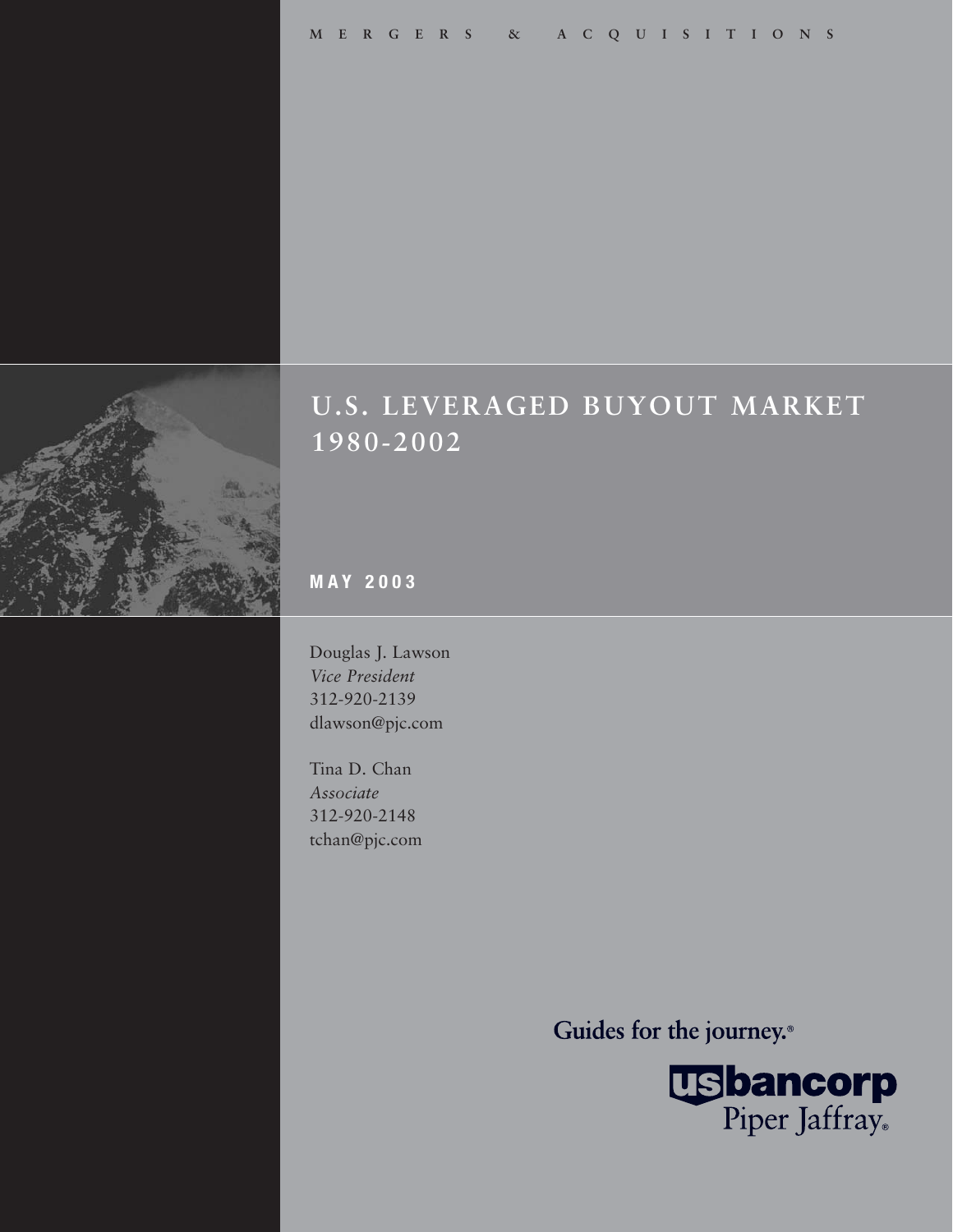# **TABLE OF CONTENTS**

| Part I:   |  |
|-----------|--|
| Part II:  |  |
|           |  |
|           |  |
|           |  |
|           |  |
|           |  |
|           |  |
|           |  |
|           |  |
|           |  |
| Part III: |  |
|           |  |
|           |  |
|           |  |
|           |  |
|           |  |
|           |  |
| Part IV:  |  |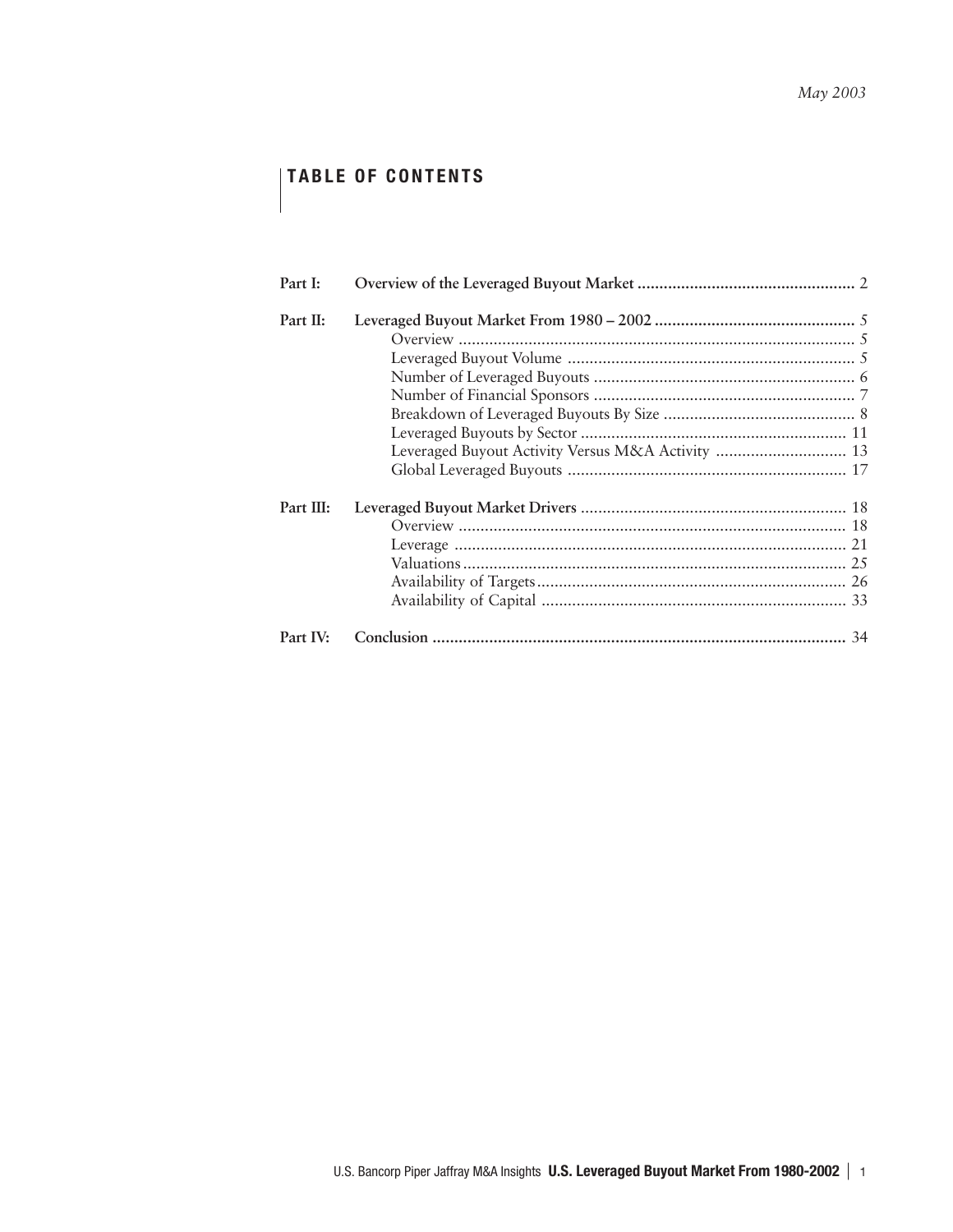# **PART I: OVERVIEW OF THE LEVERAGED BUYOUT MARKET**

The leveraged buyout market rose to prominence in the late 1980s when private equity firms such as Kohlberg Kravis & Roberts ("KKR") and Fortsmann Little were consistently making headlines with large buyouts including the largest leveraged buyout ever, KKR's \$25 billion buyout of RJR Nabisco in 1988. The success of these financial sponsors (i.e., private equity firms) and others in completing transactions and earning favorable returns attracted many other parties to the industry. There are currently hundreds of financial sponsors focused on buying companies of all sizes across many industries.

With an estimated \$120 billion in uninvested capital, hundreds of financial sponsors, and a difficult M&A environment, private equity firms currently face a challenging environment. As the buyout community moves forward in this competitive environment, we think it is appropriate to look back at leveraged buyouts over the last 22 years. In this *M&A Insights* article, we review the trends and drivers of the U.S. leveraged buyout market over the 1980-2002 period.

Our data comes from a number of different sources including *Thomson Financial (i.e., Securities Data Corporation ("SDC"), Venture Economics* and *Buyouts*), *Standard & Poor's Portfolio Management Data, Loan Pricing Corporation, FactSet, Moody's* and *FitchRatings*. In some cases, complete data back to 1980 was not available. In other cases, the data available was incomplete or contradictory. In particular, we suspect that many smaller leveraged buyouts are not reported due to the difficulty in obtaining data. In addition, some deals do not report transaction size. However, we have used what we believe to be the most complete and reliable data available. We believe that the data available captures many of the important trends. In relevant sections and exhibits, our analysis is based on disclosed transactions that are either of completed or pending status. Our analysis of volume (i.e., deal value) is based on total enterprise value (e.g., total rank value as reported by SDC) reported by each respective source. The data represents U.S. leveraged buyouts unless otherwise indicated.

The data and our analysis revealed the following about the leveraged buyout market over the 1980-2002 period:

*• Leveraged Buyout Volume Peaked in the Late 1980s*

From 1980-2002, SDC reported leveraged buyouts totaling \$505 billion. Approximately 56%, 29% and 15% of the leveraged buyout volume was in the 1980s, 1990s and 2000s (2000-2002), respectively. The period from 1985-1989 was the most active, accounting for approximately 51% of the deal volume. Leveraged buyout volume declined significantly in the early 1990s and then increased in the late 1990s and 2000s.

*• The Late 1980s was the Period with the Greatest Number of Leveraged Buyouts* Over the period 1980-2002, SDC reported 4,310 leveraged buyouts. Between 1985 and 1989, there was a total of 1,290 leveraged buyouts, averaging 258 per year. This compares to an average of 216 and 235 per year in the 1990s and 2000s, respectively. Unlike the case with the volume of leveraged buyouts, the annual number of leveraged buyouts from 1990-2002 was relatively flat.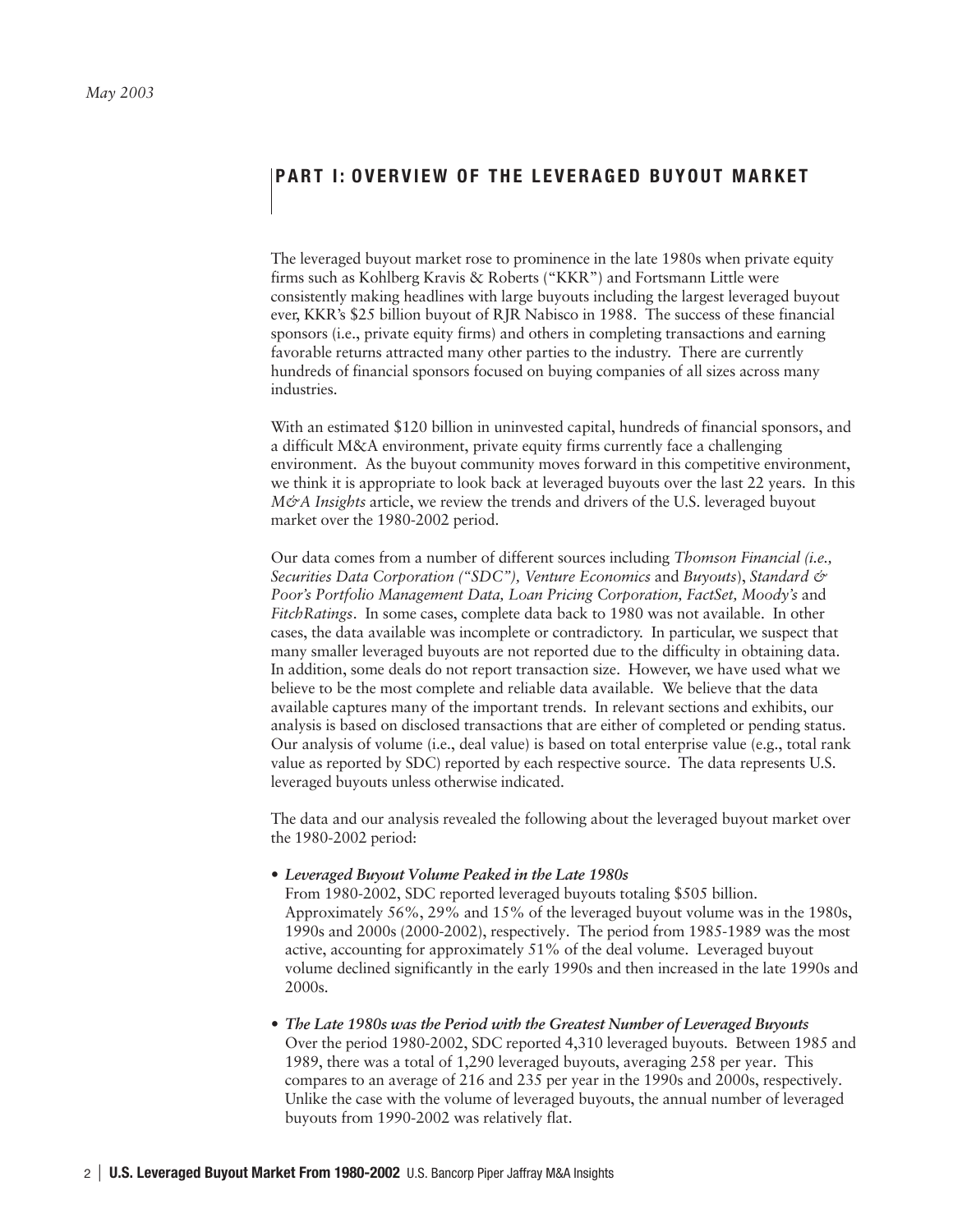- *Competition in the Leveraged Buyout Market has Continued to Increase* According to data published by *Buyouts*, the number of financial sponsors increased from 229 in 1994 to 346 in 2001. While we believe the trend is accurate, we currently track more than 500 private equity firms.
- *The Majority of Leveraged Buyouts were with Small to Midsized Companies* From 1980-2002, 79% of leveraged buyouts had a total deal value of \$250 million or less, and 61% had a total deal value of \$100 million or less. The average and median size of leveraged buyouts was the highest in the late 1980s. Although average and median deal size in the 1990s and 2000s was not as high as in the late 1980s, the average and median deal size did gradually trend upward.
- *The Majority of Leveraged Buyouts were with Manufacturing Businesses* Over the 1980-2002 period, almost 50% of leveraged buyouts (by number of deals and volume) were with manufacturing businesses. Approximately 25% (by number of deals and volume) were with service businesses.
- *• Leveraged Buyouts Represented a Relatively Small Percentage of the Overall M&A Market*

From 1980-2002, leveraged buyouts represented 5% of the total M&A volume and 4% of the total number of M&A transactions. Over this period, annual leveraged buyout volume and the number of transactions were generally lower than 4% of the total M&A market except for the late 1980s when the volume and number of transactions were in the 20% to 30% and 9% to 10% range, respectively.

# *• The Leveraged Buyout Market Outside the United States has Grown in Importance in Recent Years*

From 1980-2002, leveraged buyouts outside of the United States accounted for approximately 39% of the global leveraged buyout volume. Leveraged buyouts outside of the United States accounted for 10%, 50% and 67% of global leveraged buyout volume in the 1980s, 1990s and 2000s, respectively.

We reviewed a variety of data in order to determine what was driving these trends in the leveraged buyout market over the 1980-2002 period. The data revealed clear drivers for the high level of leveraged buyout activity of the late 1980s. The data also provided insight into the higher leveraged buyout volume in the late 1990s versus the early 1990s. The following drivers were evident from the data we examined:

• **Leverage –** The lending multiples (as measured by total debt/EBITDA) peaked at more than 8.5x in the late 1980s, coinciding with the period of the greatest leveraged buyout activity. The lower lending multiples of the 1990s and 2000s (as compared to the 1980s) resulted in lower leveraged buyout activity. As the lending multiples increased through the mid-1990s, so did the value of leveraged buyouts (but not the number of deals). Over the 1997-2002 period, lending multiples decreased while the volume of leveraged buyouts generally increased and the number of leveraged buyouts did not show a trend.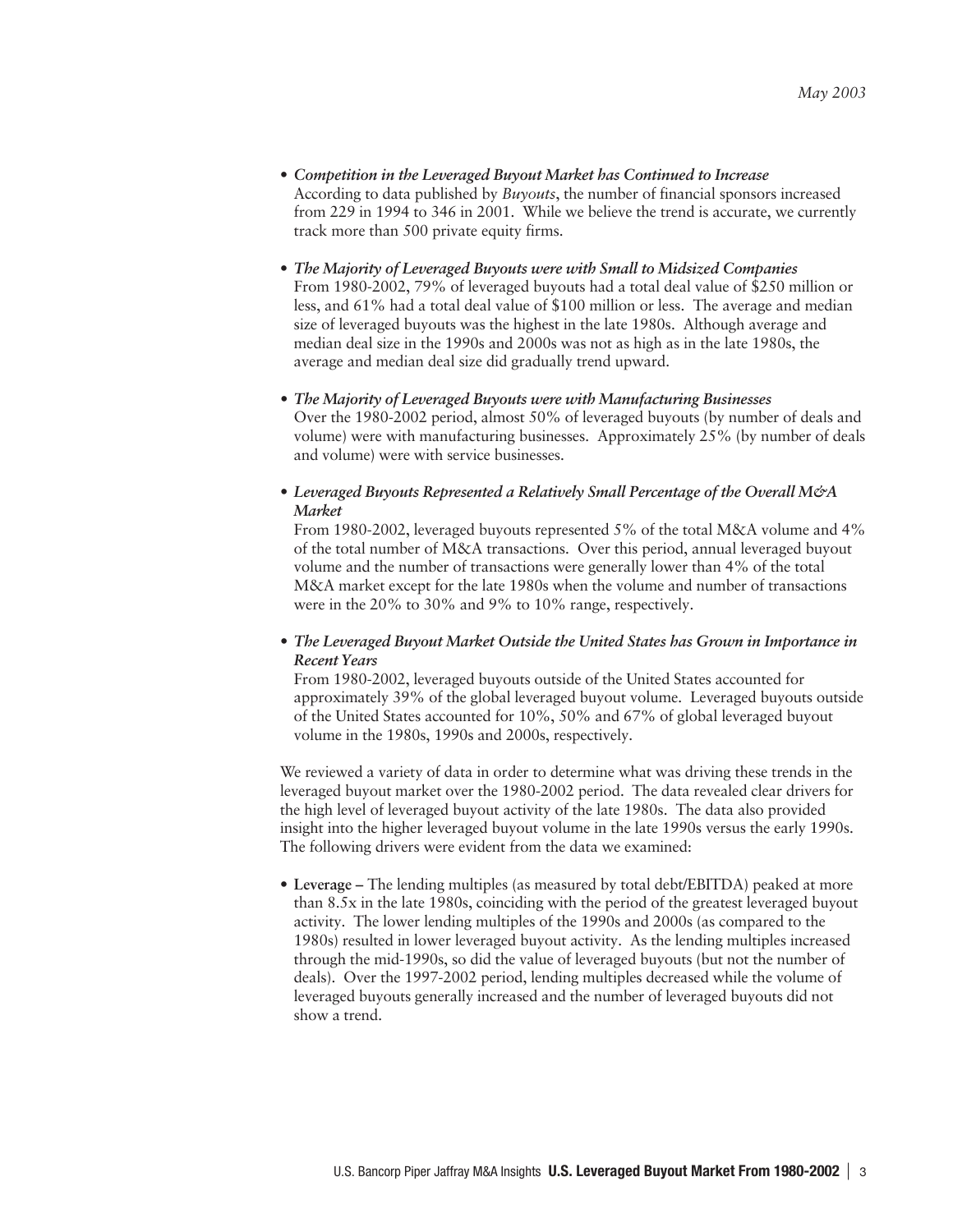- **Valuations** The high leveraged buyout activity of the late 1980s was also the period when overall M&A valuations were relatively low. The combination of relatively low valuations and high lending multiples made the late 1980s an attractive period for leveraged buyouts. However, this same trend was not evident after the 1980s. That is, leveraged buyout volume was not higher during periods of lower valuations. In fact, the opposite trend is evident during periods in the 1990s.
- **Availability of Targets** There were significantly more leveraged buyouts in which the target was a corporate divestiture or a public company during the late 1980s than in the 1990s and 2000s. The high level of leveraged buyouts in which the target was a corporate divestiture likely reflected the favorable environment (i.e., leverage and valuations), combined with a time when corporations were focusing on core competencies and disposing of non-core assets. We suspect that the fallout in going private transactions in the 1990s and the 2000s (i.e., transactions in which the target was a public company) was primarily driven by corporate law and regulatory developments. In addition, the initial public offering market was much more active in the 1990s and 2000s, presenting sellers with an attractive exit alternative to selling to financial sponsors and strategic buyers.
- **Availability of Capital** The availability of buyout capital increased in the late 1990s and 2000s resulting in more participants entering the industry. This increase in available capital was likely a driver of the increase in leveraged buyout volume in the late 1990s and 2000s versus the early 1990s.

In Part II, we review the trends in the leveraged buyout market over the 1980-2002 period. In Part III, we review the key drivers of the leveraged buyout market over 1980- 2002. Finally, in Part IV, we provide some concluding comments about the leveraged buyout market including some of the strategies private equity firms are considering and/or adopting.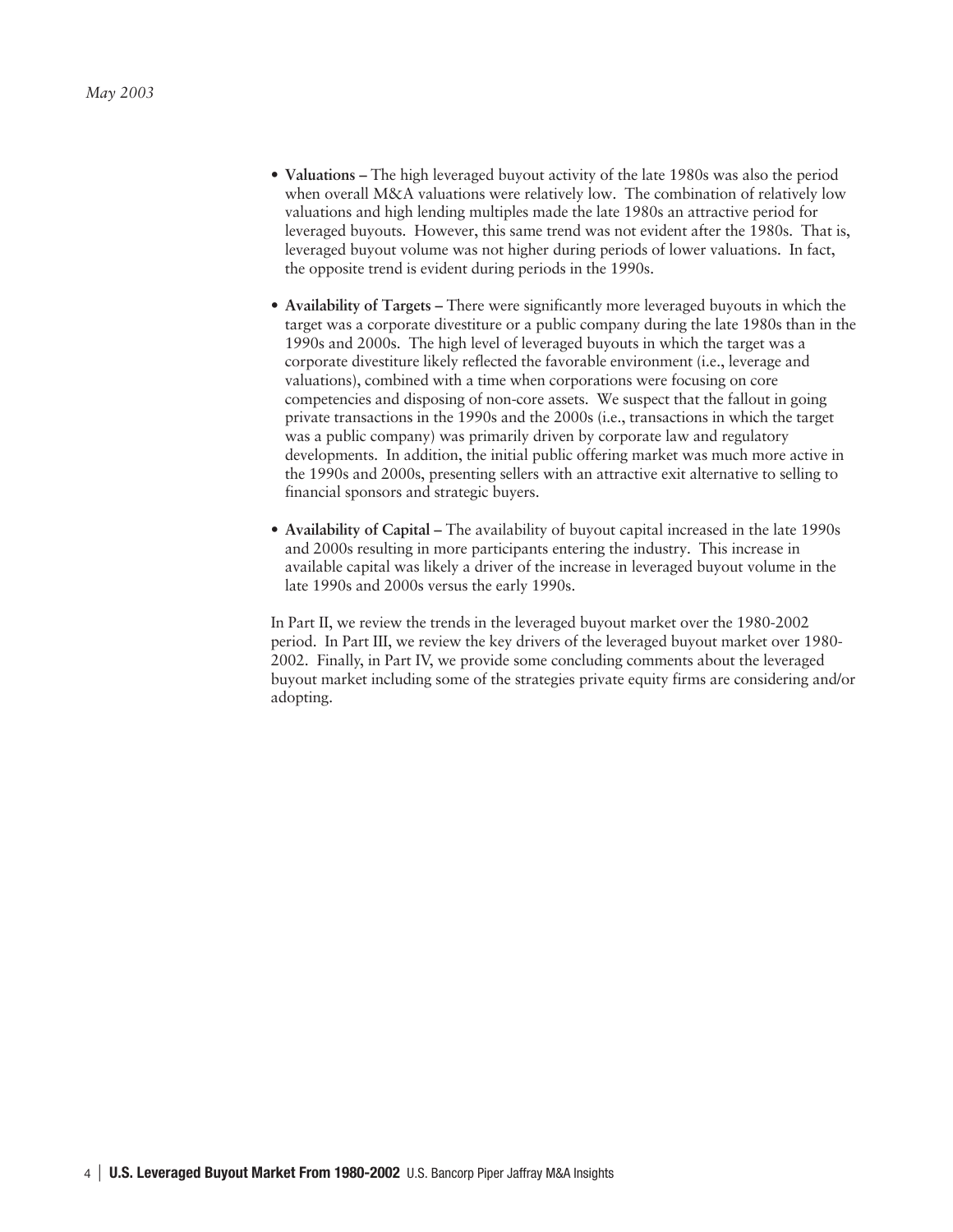# **PART II: LEVERAGED BUYOUT MARKET FROM 1980-2002**

# **Overview** In Part II, we review trends in the leveraged buyout market over the 1980-2002 period. Generally, we do not review the drivers of these leveraged buyout trends until Part III. In this part, we review the following leveraged buyout trends: • Leveraged Buyout Volume • Number of Leveraged Buyouts • Number of Financial Sponsors • Breakdown of Leveraged Buyouts by Size • Leveraged Buyouts by Sector • Leveraged Buyout Activity Versus M&A Activity • Global Leveraged Buyouts **Leveraged Buyout** From 1980-2002, the total leveraged buyout volume as reported by SDC was \$505 **Volume** billion. As a percentage of total leveraged buyout volume over the 1980-2002 period, the breakdown of leveraged buyout volume by the 1980s, 1990s, and 2000s was 56%, 29%, and 15%, respectively. The period from 1985-1989 was a particularly active period for leveraged buyouts, accounting for approximately 51% of the total leveraged buyout volume. Leveraged buyout volume grew from a few billion dollars in 1980 to a peak of \$97 billion in 1988 (Exhibit I). Leveraged buyout volume in the 1980s totaled \$285 billion. In the late 1980s, average leveraged buyout volume was \$52 billion per year. The volume of leveraged buyouts declined in the early 1990s, averaging approximately \$10 billion per year over the 1990-1995 period. Leveraged buyout volume increased in the late 1990s, peaking in 1999 at \$32 billion. Leveraged buyout volume reached \$40 billion in 2000 and declined to \$12 billion in 2001. Leveraged buyout volume was \$23 billion in 2002. Exhibit I **LBO VOLUME** \$120 \$100 Domestic LBO Value (\$ in billions) **Domestic LBO Value (\$ in billions)**\$80 \$60  $$40$

Source: Securities Data Corporation

\$-

\$20

1980 1981 1982 1983 1984 1985 1986 1987 1988 1989 1990 1991 1992 1993 1994 1995 1996 1997 1998 1999 2000 2001 2002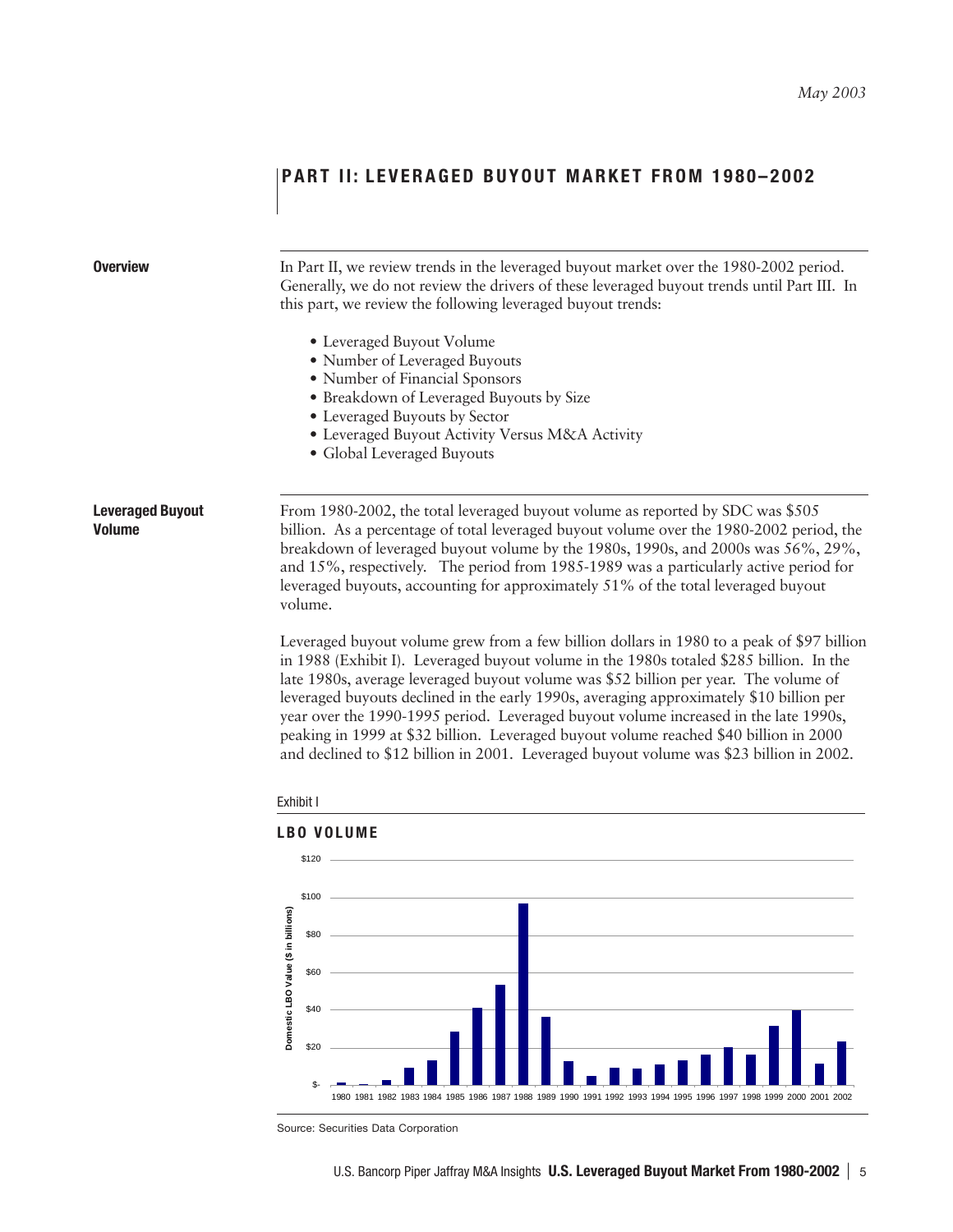#### **Number of Leveraged Buyouts** From 1980-2002, the number of leveraged buyouts as reported by SDC was 4,310. Approximately 35% of leveraged buyouts occurred in the 1980s, 49% in the 1990s and 16% in the 2000s. The average annual number of leveraged buyout deals between 1985 and 1989 was 258 deals (we excluded 1980-1984 due to insufficient data). The average

The leveraged buyout market grew from few reported deals in the early 1980s to 315 deals in 1989 (Exhibit II). Over the 1990-1999 period, the annual number of deals varied from a low of 187 deals to a high of 233 deals. The number of leveraged buyouts peaked in 2000 at 341 deals, declined in 2001 to 179 deals, and rebounded to 185 deals in 2002.

annual number of leveraged buyouts during the 1990s and 2000s was 210 and 235 deals,

The trend of higher leveraged buyout activity in the late 1980s was not as pronounced when comparing the number of deals (Exhibit II) to volume (Exhibit I). This suggests higher average deal size in the late 1980s (versus the 1990s and 2000s). In addition, unlike the case with leveraged buyout volume, the number of leveraged buyouts did not show the increasing trend from the early 1990s to the late 1990s and 2000s. Again, this suggests a change in deal size.



#### Exhibit II

respectively.

Source: Securities Data Corporation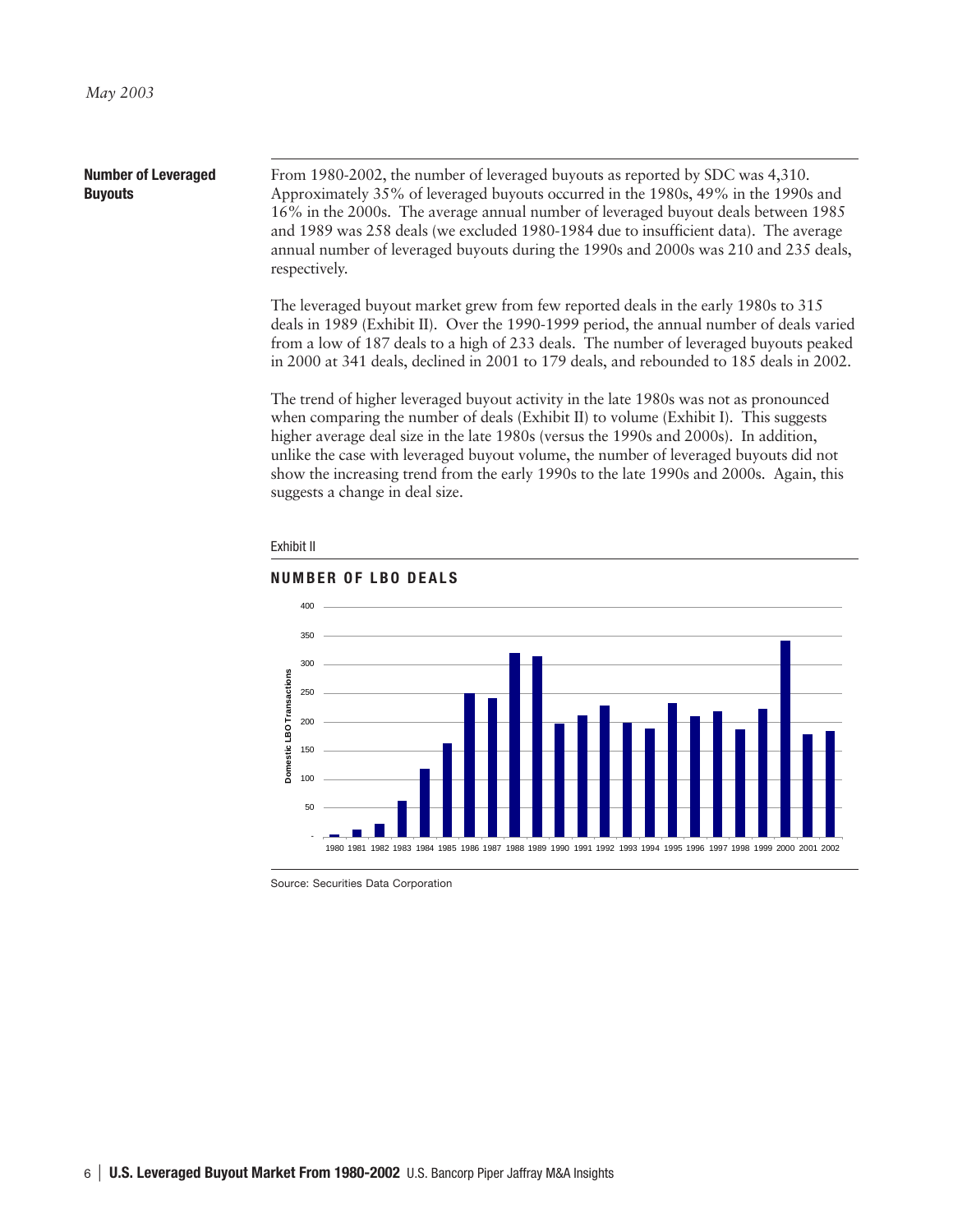# **Number of Financial Sponsors**

Over 1994-2001, the number of financial sponsors as reported by *Buyouts* increased from 229 to 346 (Exhibit III). The available data only tracked the number of financial sponsors from 1994-2001. While we have used *Buyouts* as the source of information to track the growth in private equity firms, our internal database currently has more than 500 firms. We note that the increase in financial sponsors over the 1994-2001 period is not associated with an increase in the number of leveraged buyouts. While the data may be incomplete, it does suggest that the environment is much more challenging for private equity firms.



# Exhibit III

Source: Buyouts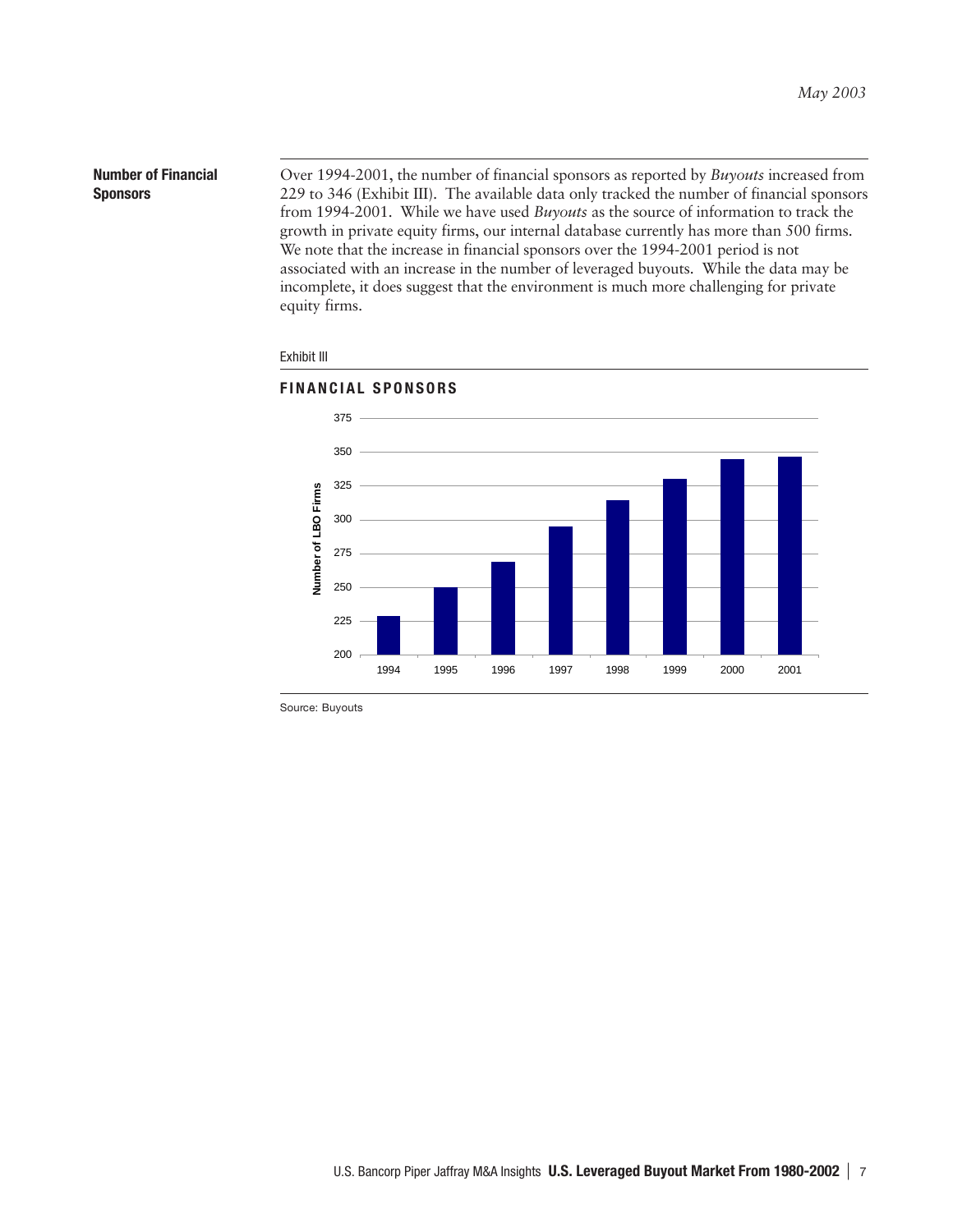# **Breakdown of Leveraged Buyouts by Size**

The majority of leveraged buyouts have been with small and midsized companies. Over the 1980-2002 period, the breakdown of leveraged buyouts by deal size for transactions with reported enterprise value was:

- deals less than \$250 million accounted for 79%;
- deals between \$250 million and \$500 million accounted for 10%;
- deals between \$500 million and \$1 billion accounted for 6%; and
- deals greater than \$1 billion accounted for 5%.

The percentage breakdown of leveraged buyouts by deal size remained relatively consistent in the 1980s, 1990s and 2000s.

#### Exhibit IV

# **BREAKDOWN OF LBO DEALS BY DEAL SIZE**



Note: Data is based on transactions with reported enterprise value (i.e., rank value) Source: Securities Data Corporation

#### **Average and Median Deal Size**

# *Average Deal Size*

From 1980-2002, the average leveraged buyout deal size was \$221 million. The average leveraged buyout deal size was significantly higher in the 1980s as compared to the 1990s and 2000s. Average leveraged buyout deal size showed a generally increasing trend from the early 1990s through the late 1990s and 2000s.

Average leveraged buyout deal size in the early 1980s was slightly more than \$150 million. By the late 1980s, average leveraged buyout deal size increased to more than \$300 million. The average leveraged buyout deal size declined dramatically in the early 1990s, falling to \$63 million in 1991. Through the rest of the 1990s, the average leveraged buyout deal size steadily increased, reaching \$237 million in 1999. In 2001, the average leveraged buyout deal size slumped to \$121 million but rebounded to \$253 million in 2002. We suspect that the average leveraged buyout deal size is somewhat overstated as a result of the difficulty in obtaining information on the smaller transactions.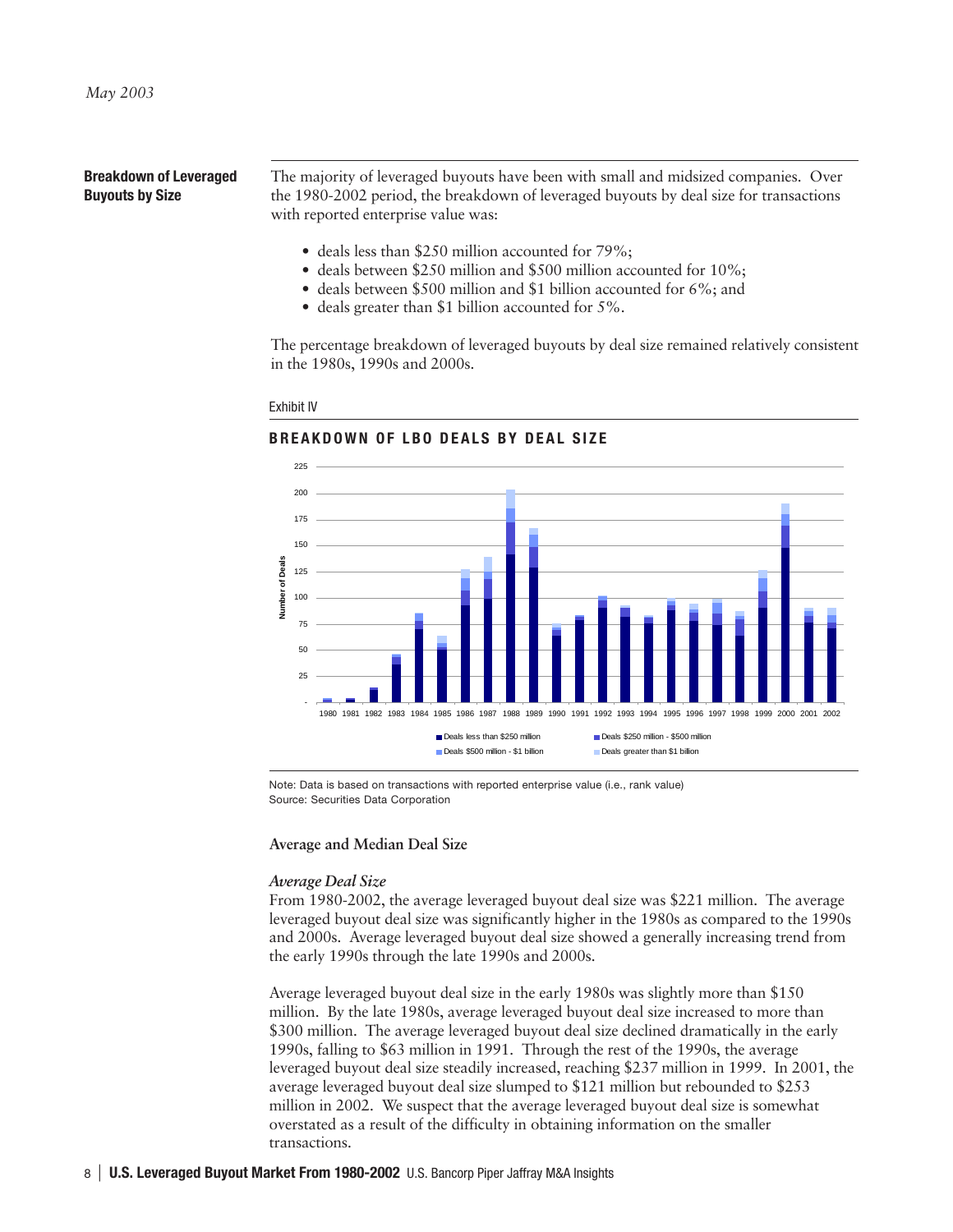# *Median Deal Size*

From 1980-2002, the median leveraged buyout deal size shows a similar but more modest trend than the average leveraged buyout deal size. Over this period, the median leveraged buyout deal size was \$55 million.

The median leveraged buyout deal size in the late 1980s peaked at \$123 million in 1986 and remained around \$120 million from 1987-1988. In the early to mid-1990s, median leveraged buyout deal size decreased and remained at levels between \$20 million and \$50 million. The median leveraged buyout deal size increased in the late 1990s, peaking at \$101 million in 1999. So far in the 2000s, the median leveraged buyout deal size is \$36 million.







Note: Data in 1980 was omitted because it was not meaningful. Source: Securities Data Corporation

# **Top Leveraged Buyouts**

The top ten leveraged buyouts in the 1980s, 1990s and 2000s amounted to \$61 billion, \$17 billion and \$25 billion, respectively (Exhibit VI). The 1980s accounted for many of the largest leveraged buyouts, including the largest leveraged buyout ever, KKR's \$25 billion purchase of RJR Nabisco. While there were fewer large leveraged buyouts in the 1990s, there have already been a number of large transactions so far in the 2000s.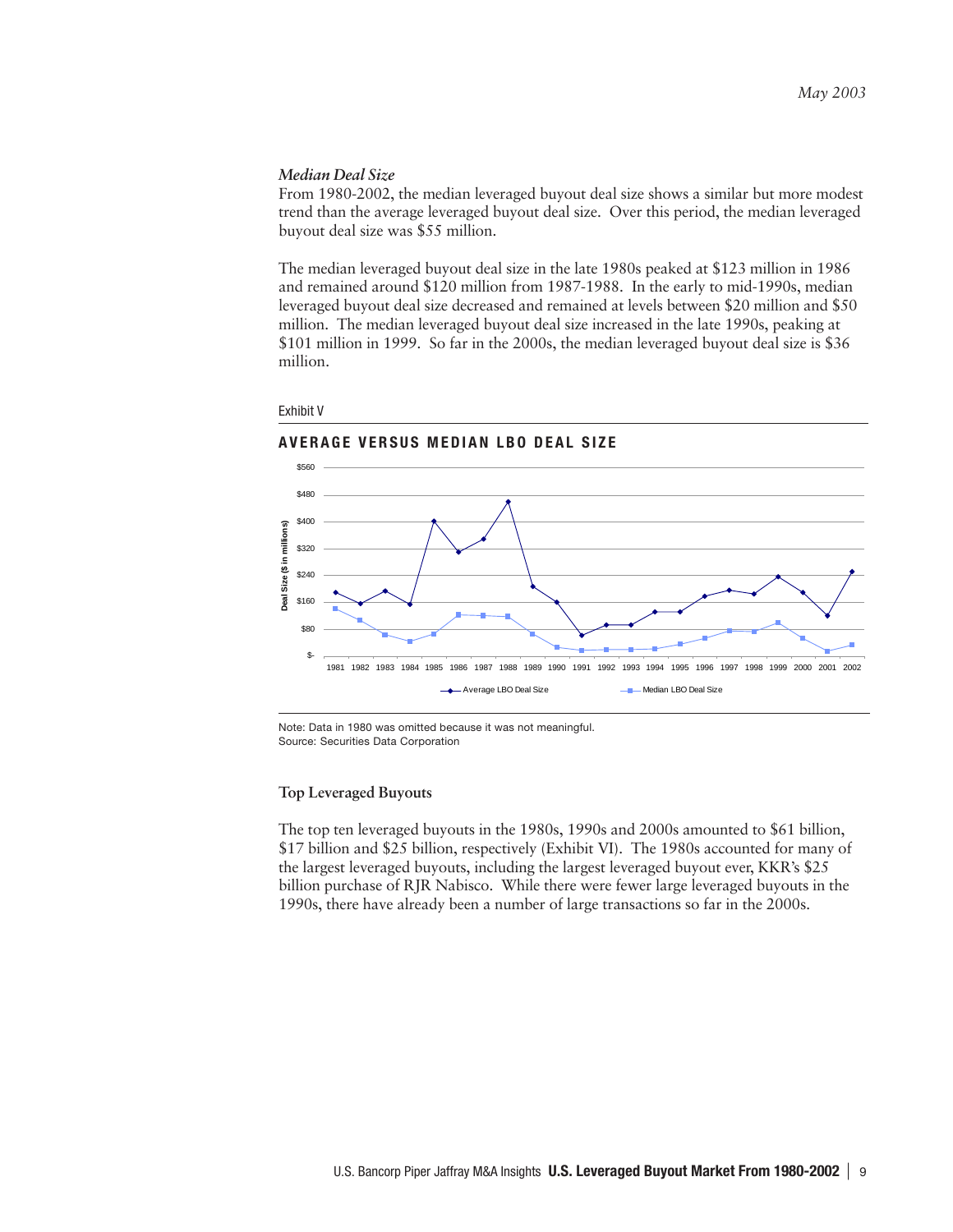#### Exhibit VI

# **TOP TEN LEVERAGED BUYOUTS (1)**

#### **2000s -** Date Deal Value Announced Acquirer **Industry** Target **Industry** Industry (\$ in billions) 08/20/2002 Carlyle Group Welsh, Carson, Anderson & Stowe Qwest Commun Intl - QwestDex Communications \$7 09/23/2002 David H. Murdock Dole Food Food Food Food 3 08/07/2000 Schroder Ventures Avnet Arrow Electronics VEBA Electronics Computer 2 10/20/2000 Berkshire Hathaway Shaw Industries Consumer 2 05/29/2000 BC Partners **Mark IV Industries** Automotive 2 03/29/2000 Veritas Software Silver Lake Partners Seagate Technology Technology 2 01/16/2001 Forstmann Little Citadel Communications Communications 2 11/07/2002 Thomas H. Lee<br>Bain Capital Bain Capital Houghton Mifflin 2 04/13/2002 Kelso & Company LP Kelso & Company LP<br>Nortek Management **Nortek Ruilding Products** 2 01/31/2001 First Reserve Corporation Odyssey Investment DEG Management **Dresser Equipment Group Community Energy 2**

Total \$25

**1990s**

| Date<br>Announced | Acquirer                             | Target                               | Industry            | Deal Value<br>(\$ in billions) |
|-------------------|--------------------------------------|--------------------------------------|---------------------|--------------------------------|
| 07/02/1998        | Welsh, Carson, Anderson & Stowe      | Centennial Cellular                  | Communications      | \$3                            |
| 09/12/1994        | Kohlberg Kravis Roberts              | Borden Inc                           | Food                | $\overline{2}$                 |
| 06/28/1999        | Thomas H. Lee<br>Roger Altman        | <b>Big Flower Holdings</b>           | Advertising         | $\overline{2}$                 |
| 08/12/1997        | Hicks Muse Tate & Furst              | <b>LIN Television</b>                | <b>Broadcasting</b> | $\overline{2}$                 |
| 05/11/1999        | Texas Pacific Group                  | Motorola (Semiconductor Group)       | Semiconductors      | 2                              |
| 07/02/1990        | Forstmann Little                     | General Instrument                   | Cable/Television    | $\overline{2}$                 |
| 04/25/1990        | Investcorp Bank EC                   | BATUS (Saks Fifth Avenue)            | Retail              | $\overline{2}$                 |
| 09/08/1999        | dba Communications LLC               | GTE (Assets)                         | Communications      |                                |
| 05/09/1995        | RIC Holdings Inc.                    | Riverwood International              | Paper               |                                |
| 02/09/1996        | <b>Bain Capital</b><br>Thomas H. Lee | <b>TRW Information Systems Group</b> | Financial           |                                |
|                   |                                      |                                      |                     | Total<br>\$17                  |

**1980s**

| Date<br>Announced | Acquirer                                                | Target                          | Industry                  | Deal Value<br>(\$ in billions) |
|-------------------|---------------------------------------------------------|---------------------------------|---------------------------|--------------------------------|
| 10/24/1988        | Kohlberg Kravis Roberts                                 | RJR Nabisco                     | Tobacco and Food          | \$25                           |
| 10/16/1985        | Kohlberg Kravis Roberts                                 | <b>Beatrice Companies</b>       | Food/Consumer             | 5                              |
| 07/25/1986        | Kohlberg Kravis Roberts                                 | Safeway Stores                  | Retail - Grocery          | 4                              |
| 06/22/1988        | FH Acquisition Corp                                     | Fort Howard Paper               | Paper                     | $\overline{4}$                 |
| 03/28/1989        | Wings Holdings                                          | <b>NWA</b>                      | Airline                   | 4                              |
| 01/21/1988        | <b>BFB Acquisition</b>                                  | Montgomery Ward                 | Retail                    | $\overline{4}$                 |
| 04/13/1987        | Merrill Lynch Capital Partners/<br>Borg-Warner Holdings | Borg-Warner                     | Automotive/Manufacturing  | 4                              |
| 07/03/1987        | JT Acquisition                                          | Southland                       | <b>Convenience Stores</b> | $\overline{4}$                 |
| 12/11/1986        | Kohlberg Kravis Roberts/<br>Owens-Illinois Holdings     | Owens-Illinois                  | Packaging                 | 4                              |
| 09/15/1988        | <b>HCA Management Group</b>                             | <b>Hospital Corp of America</b> | Hospitals                 | $\overline{4}$                 |
|                   |                                                         |                                 | Total                     | \$61                           |

(1) Lists primary acquirers only.

(2) From 2000-2002.

Source: U.S. Bancorp Piper Jaffray and Securities Data Corporation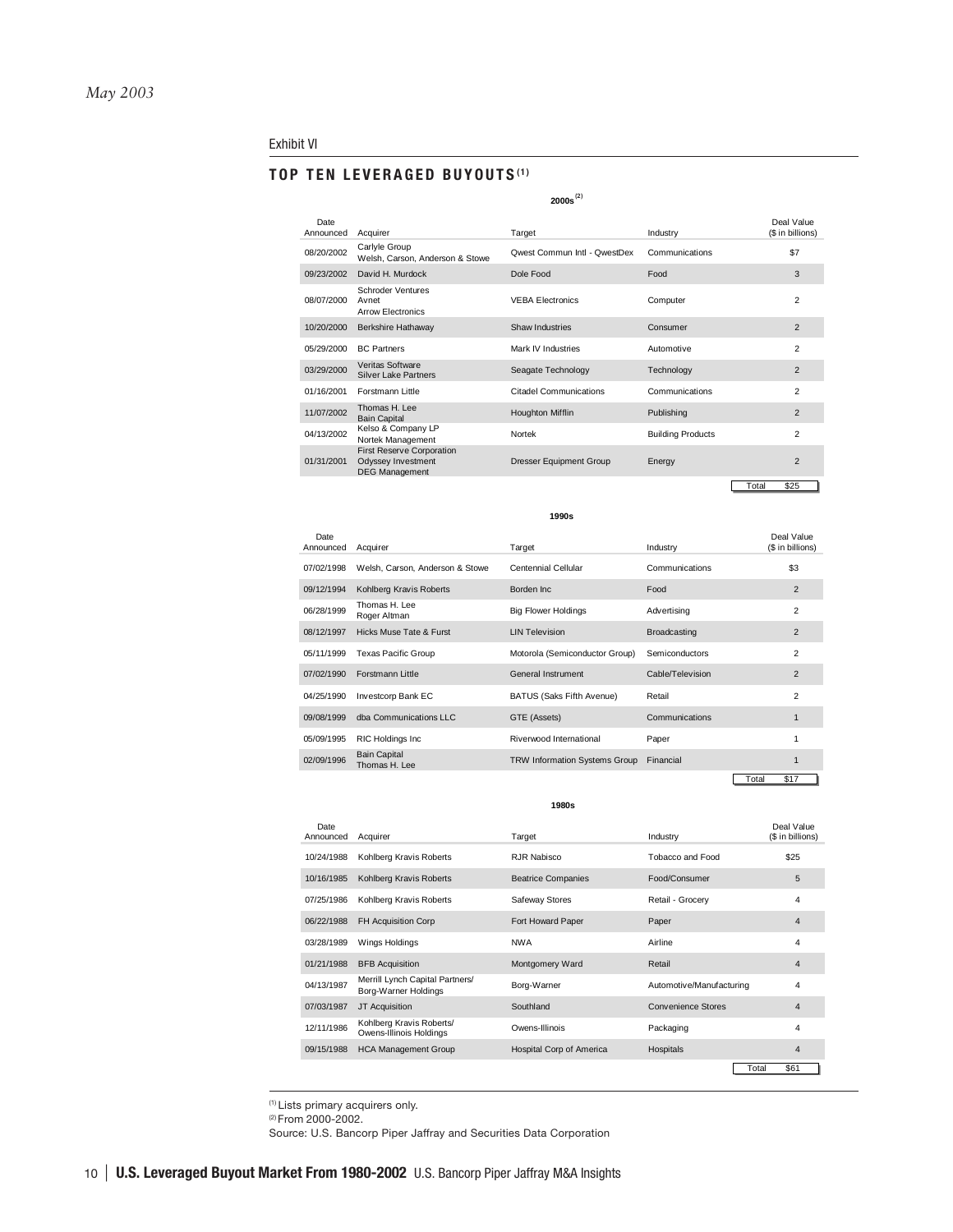**Leveraged Buyouts by Sector**

#### **Volume**

Over the 1980-2002 period, the breakdown of leveraged buyout volume by sector as a percentage of total leveraged buyout volume was:

- manufacturing businesses accounted for 49%;
- service businesses accounted for 25%;
- distribution businesses accounted for 17%; and
- other sectors accounted for 9%.

Manufacturing businesses have accounted for the largest percentage (by volume) of leveraged buyouts in all three periods. In the 1980s, 1990s, and 2000s they accounted for 54%, 44%, and 42% of the volume of leveraged buyouts, respectively. However, leveraged buyouts of service businesses have increased in the 1990s and 2000s, during which time they accounted for 32% of the volume.

#### Exhibit VII

# **NUMBER OF LBO DEALS BY SECTOR**



Source: U.S. Bancorp Piper Jaffray and Securities Data Corporation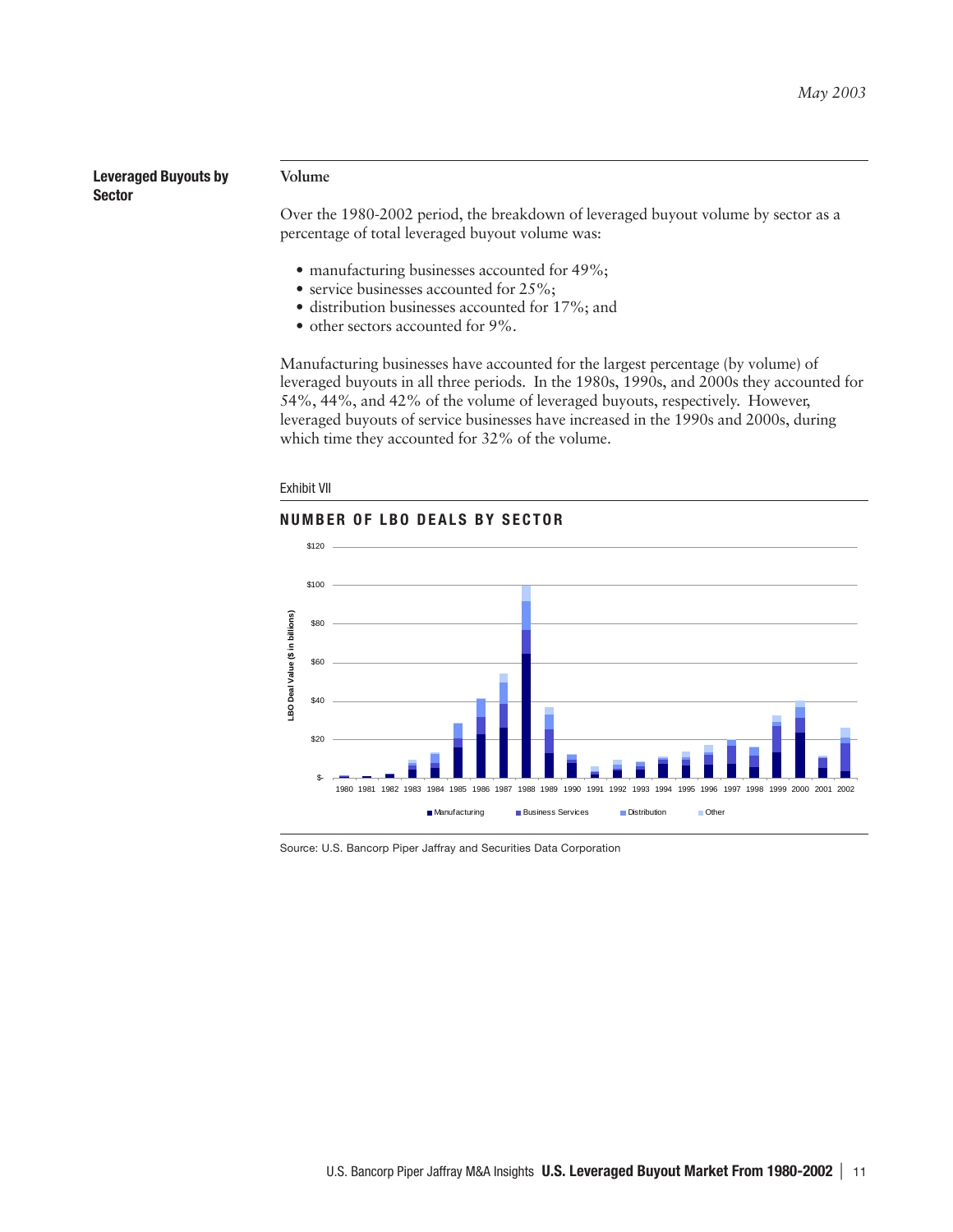# **Number of Deals**

From 1980-2002, the breakdown of the number of leveraged buyouts by sector as a percentage of the total leveraged buyouts mirrored the results previously discussed when leveraged buyouts were broken down by volume. The trends in each time period (i.e., the 1980s, 1990s, and 2000s) were also similar. The breakdown of leveraged buyouts by sector from 1980-2002 was:

- manufacturing businesses accounted for 48%;
- service businesses accounted for 25%;
- distribution businesses accounted for 15%; and
- other sectors accounted for 12%.

# Exhibit VIII





Source: U.S. Bancorp Piper Jaffray and Securities Data Corporation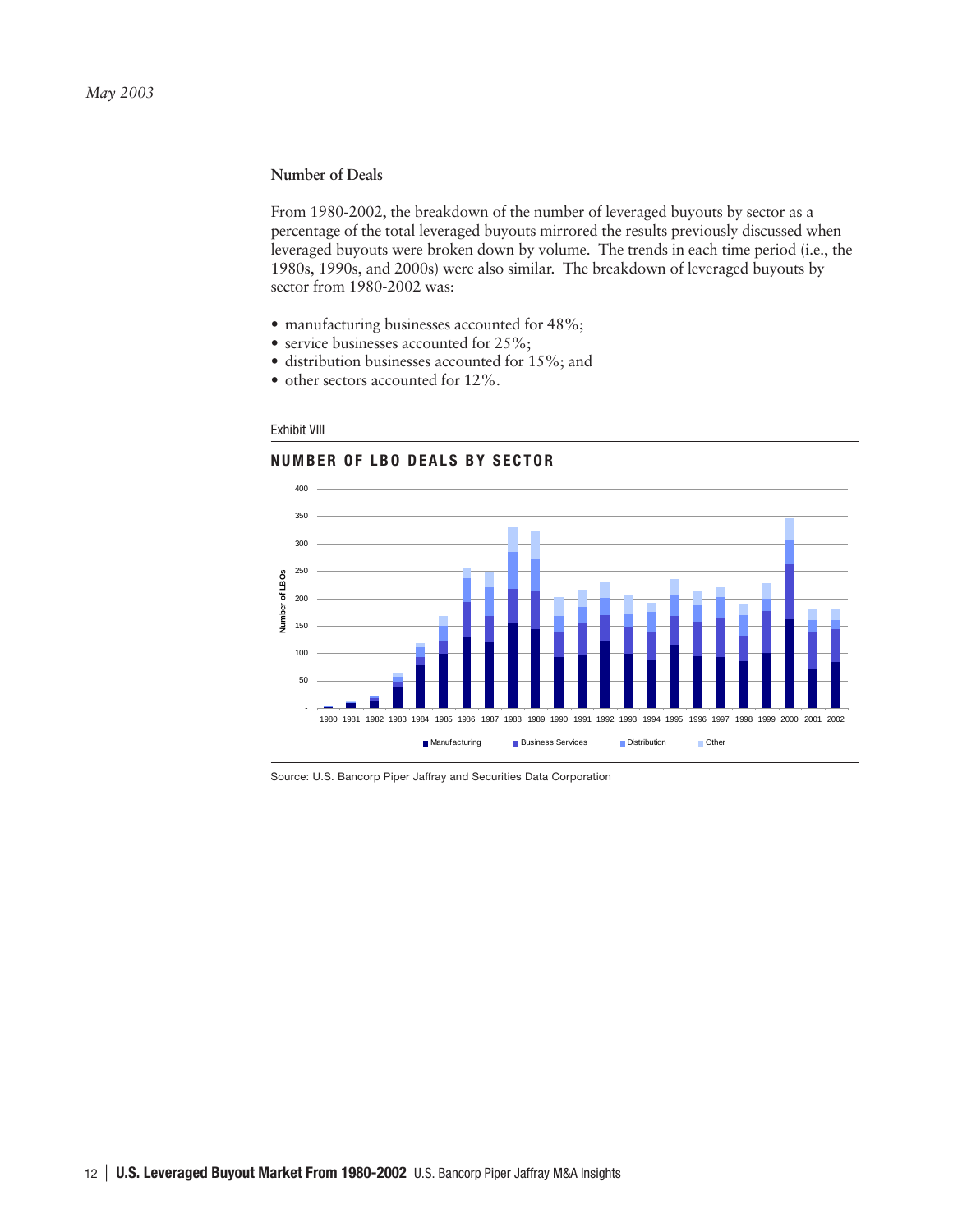**Leveraged Buyout Activity Versus M&A Activity**

# **Volume**

Over the period 1980-2002, the total leveraged buyout volume of \$505 billion amounted to 5% of the total M&A volume of \$10 trillion. Leveraged buyout volume as a percentage of M&A volume was highest in the late 1980s, peaking at 29% in 1988. From 1991-2002, leveraged buyout volume as a percentage of M&A volume was generally less than 5%. The exceptions were in 1992 and 2002 when leveraged buyout volume was 7% and 6%, respectively.











(1) Data in 1980 was omitted because it was not meaningful.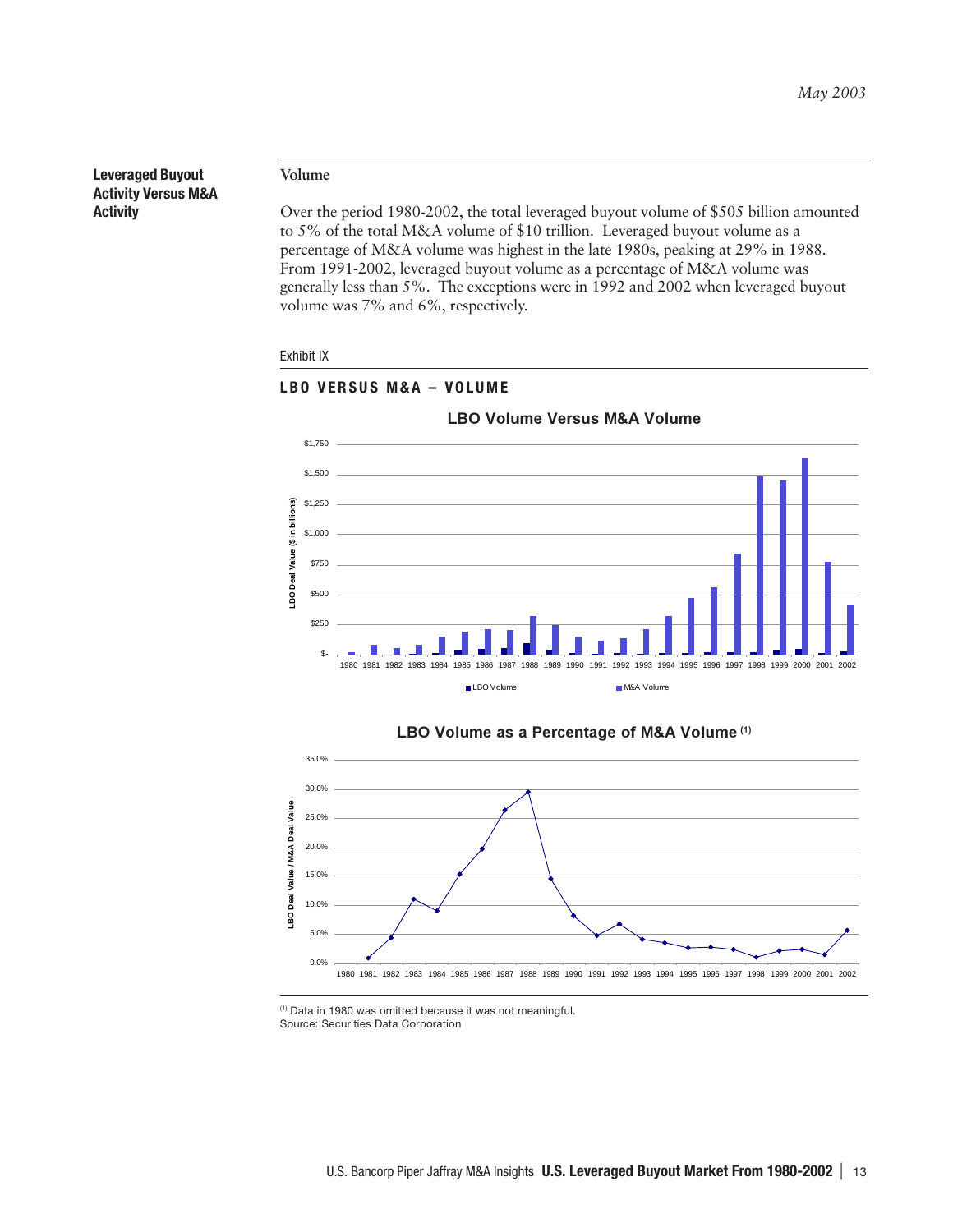# **Number of Deals**

Over the period 1980-2002, the total number of leveraged buyouts was 4,310, accounting for 4% of the total number of M&A transactions of 120,360. The number of leveraged buyouts as a percentage of M&A deals was highest in the late 1980s, ranging from approximately 8% to 10%. In the 1990s and 2000s, the number of leveraged buyouts as a percentage of M&A deals was generally less than 4%.

#### Exhibit X



# Number of LBO Deals Versus Number of M&A Deals

**LBO VERSUS M&A – NUMBER OF DEALS**





<sup>(1)</sup> Data in 1980 was omitted because it was not meaningful. Source: Securities Data Corporation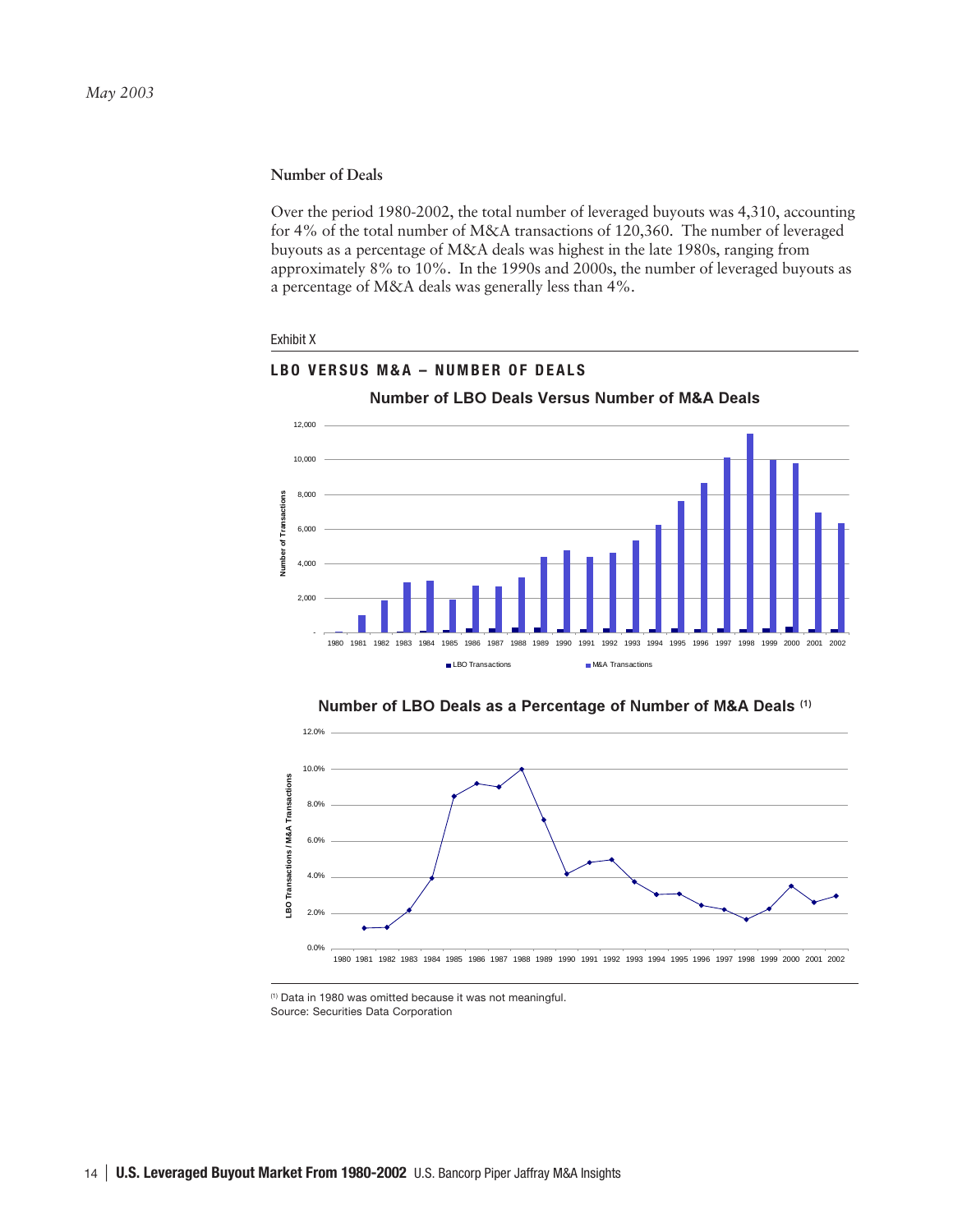# **Average and Median Deal Size**

#### *Average Deal Size*

Over the 1980-2002 period, the average leveraged buyout deal size of \$221 million was larger than the average M&A deal size of \$188 million. In the late 1980s, the average deal size for leveraged buyouts was significantly higher than the average deal size for M&A transactions (Exhibit XI). Over the 1985-1989 period, the average deal size of a leveraged buyout was \$345 million versus \$175 million for the overall M&A market. During the 1990s, the average deal size of leveraged buyouts of \$149 million was closer to the average deal size of M&A transactions of \$177 million. So far in the 2000s, the average deal size of leveraged buyouts and M&A transactions have been \$188 million and \$271 million, respectively.

# *Median Deal Size*

From 1980-2002, the median leveraged buyout deal size was \$55 million, which was higher than the median M&A deal size of \$20 million. Median leveraged buyout deal size in the late 1980s was \$100 million as compared to \$40 million for M&A transactions. During the 1990s, the median deal size was \$40 million for leveraged buyouts and \$17 million for M&A transactions. So far in the 2000s, the median deal sizes of leveraged buyouts and M&A transactions have been \$34 million and \$22 million, respectively.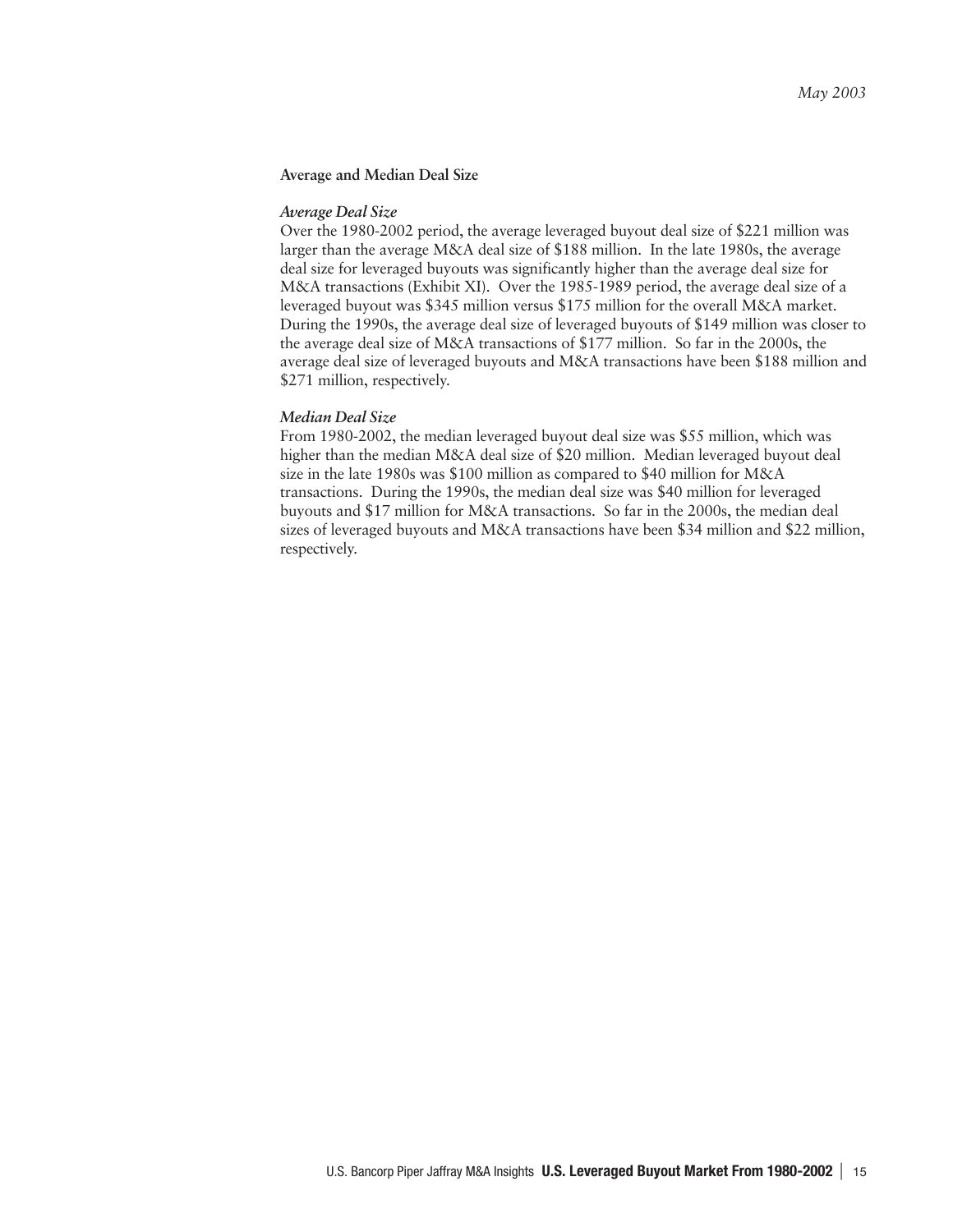

Note: Data in 1980 was omitted because it was not meaningful. Source: Securities Data Corporation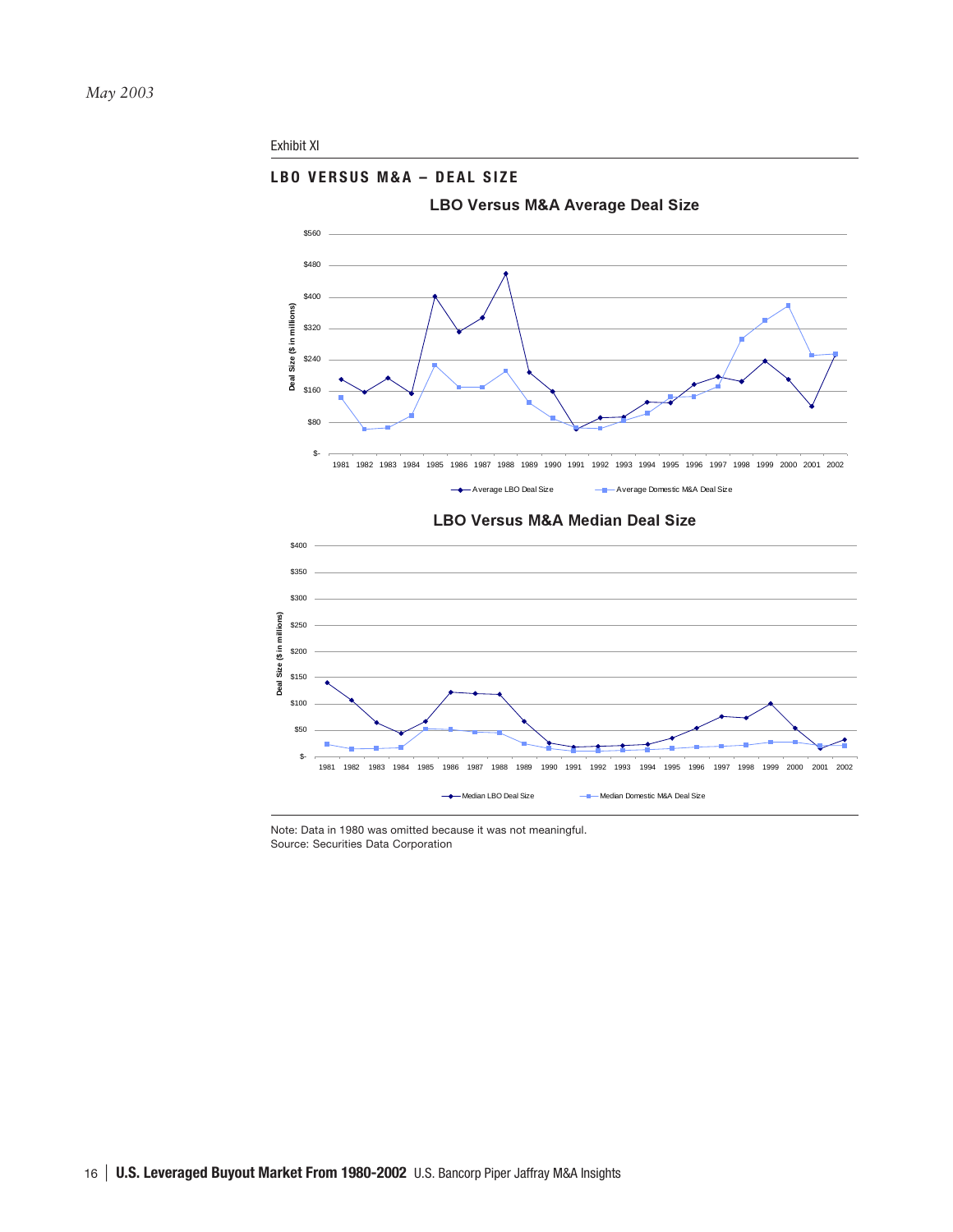# **Global Leveraged Buyouts**

Over 1980-2002, the total global leveraged buyout volume was \$834 billion. U.S. leveraged buyouts accounted for \$505 billion (60%) of global volume versus \$329 billion (40%) of the volume for leveraged buyouts outside of the United States. Since the late 1980s, non-U.S. leveraged buyouts accounted for an increasingly large portion of the global market. Reported leveraged buyouts outside of the United States rose from \$4 billion in 1987 to nearly \$60 billion in 2002. Non-U.S. leveraged buyouts accounted for 50% of the total global leveraged buyout volume in the 1990s. So far in the 2000s, this percentage has increased to 67%.

#### Exhibit XII



# **U.S. VERSUS NON-U.S. LBO VOLUME**

Source: U.S. Bancorp Piper Jaffray and Securities Data Corporation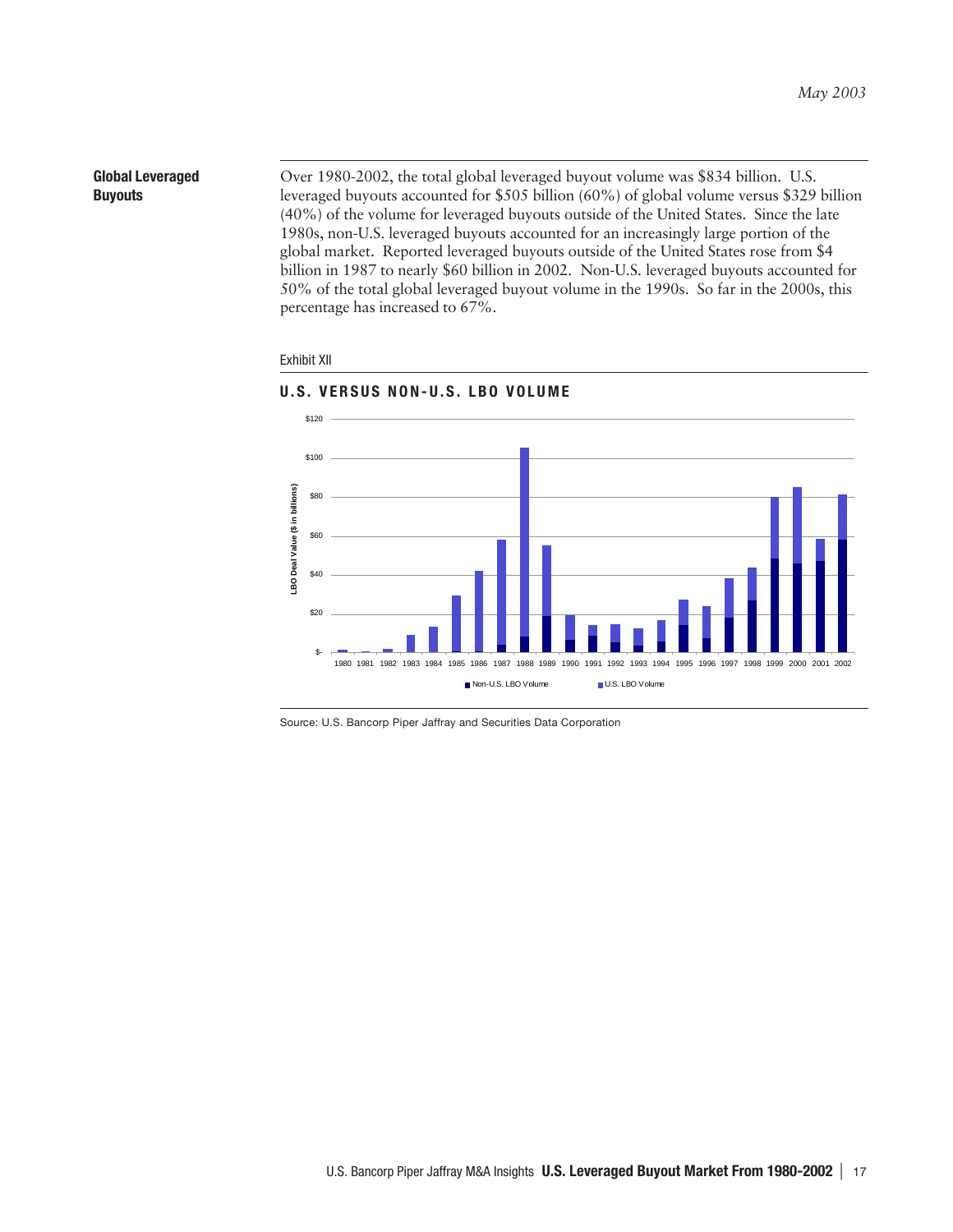# **PART III - LEVERAGED BUYOUT MARKET DRIVERS**

# **Overview Leveraged Buyout Trends from 1980-2002**

As set out in Part II, there have been a number of changes in the leveraged buyout market over the 1980-2002 period. The most significant trends were:

- Leveraged buyout volume and the number of leveraged buyouts were the highest in the late 1980s.
- Leveraged buyout volume was greater in the late 1990s and early 2000s as compared to the early 1990s.
- The number of buyout firms has increased significantly.
- The average and median leveraged buyout deal size was significantly larger in the 1980s versus the 1990s and 2000s.
- Leveraged buyouts represented a much higher percentage of M&A activity in the late 1980s as compared to other periods.

In this part, we review the drivers behind some of these trends.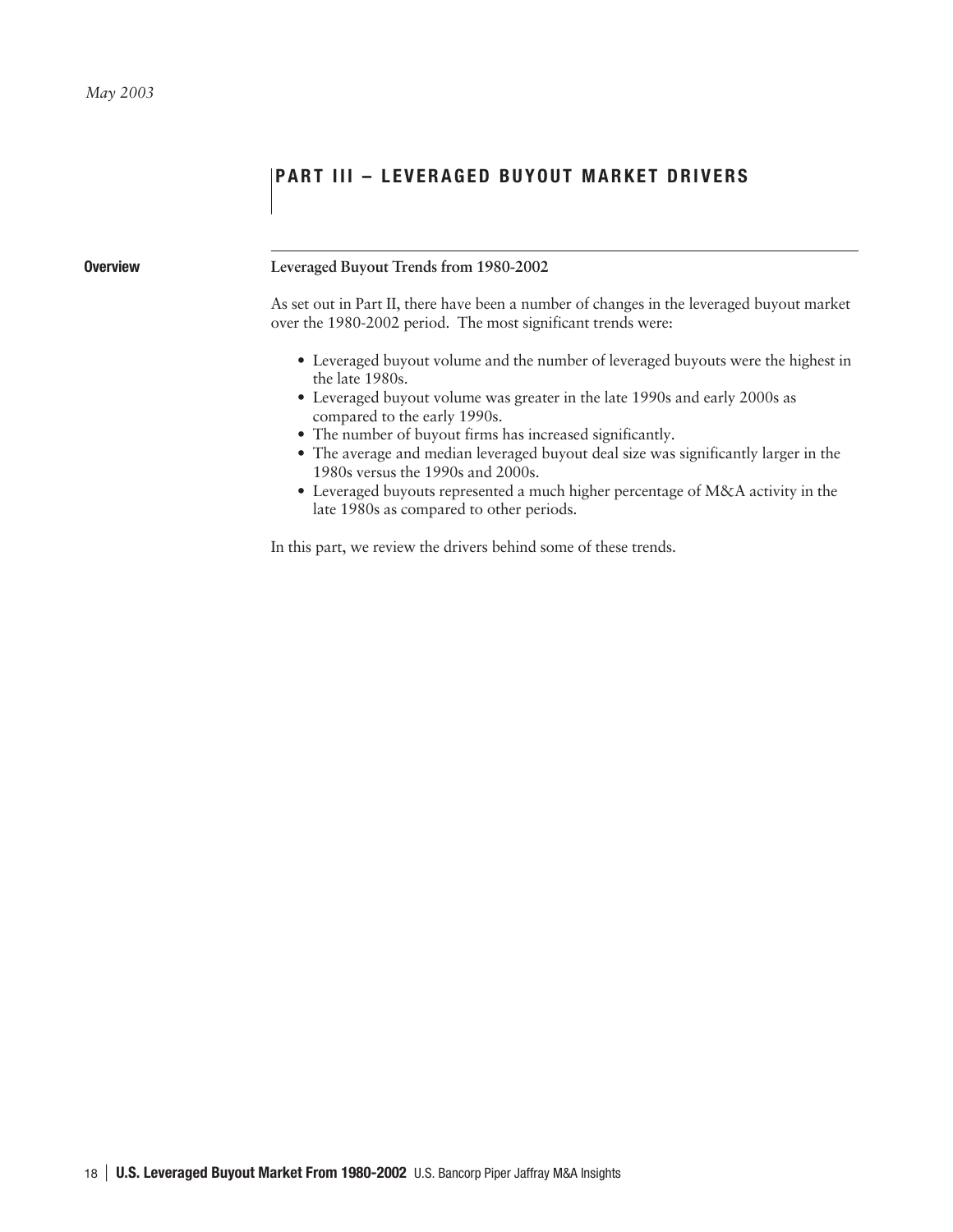# **Leveraged Buyout Returns**

In the 1970s and early 1980s, there were few participants in the leveraged buyout market and many of them earned exceptional returns. For example, in the 1982 leveraged buyout of Gibson Greetings a \$330,000 investment was turned into \$66 million in 18 months. The successes of these initial participants attracted many more players to the industry.

Leveraged buyout returns are generally a function of one or more of the following factors: (i) leverage; (ii) growth; (iii) margin enhancement; and (iv) multiple expansion. Leverage has historically been the most important driver of buyout returns. Growth and margin enhancements have been important contributors to returns in a number of industries. Private equity firms have also benefited from multiple expansion, that is, buying the target for a lower multiple than that which is received upon an exit. This multiple expansion may be driven by growth, margin enhancement or conditions in the financial markets (e.g., higher valuation multiples).

Exhibit XIII sets out the net buyout returns (i.e., buyout returns to the limited partners) as reported by *Venture Economics*. We suspect that this data is incomplete as a result of the challenges in obtaining this information. However, we believe it to be the most complete reported data. From 1985-1989, buyout returns averaged 41%, with the top quartile of leveraged buyout returns averaging 92%. In the 1990s, average buyout returns were significantly lower than in the late 1980s; returns averaged 16% and the top quartile averaged 34%. So far in the 2000s, top quartile buyout returns have declined to an average of 8%.



#### Exhibit XIII

Source: Venture Economics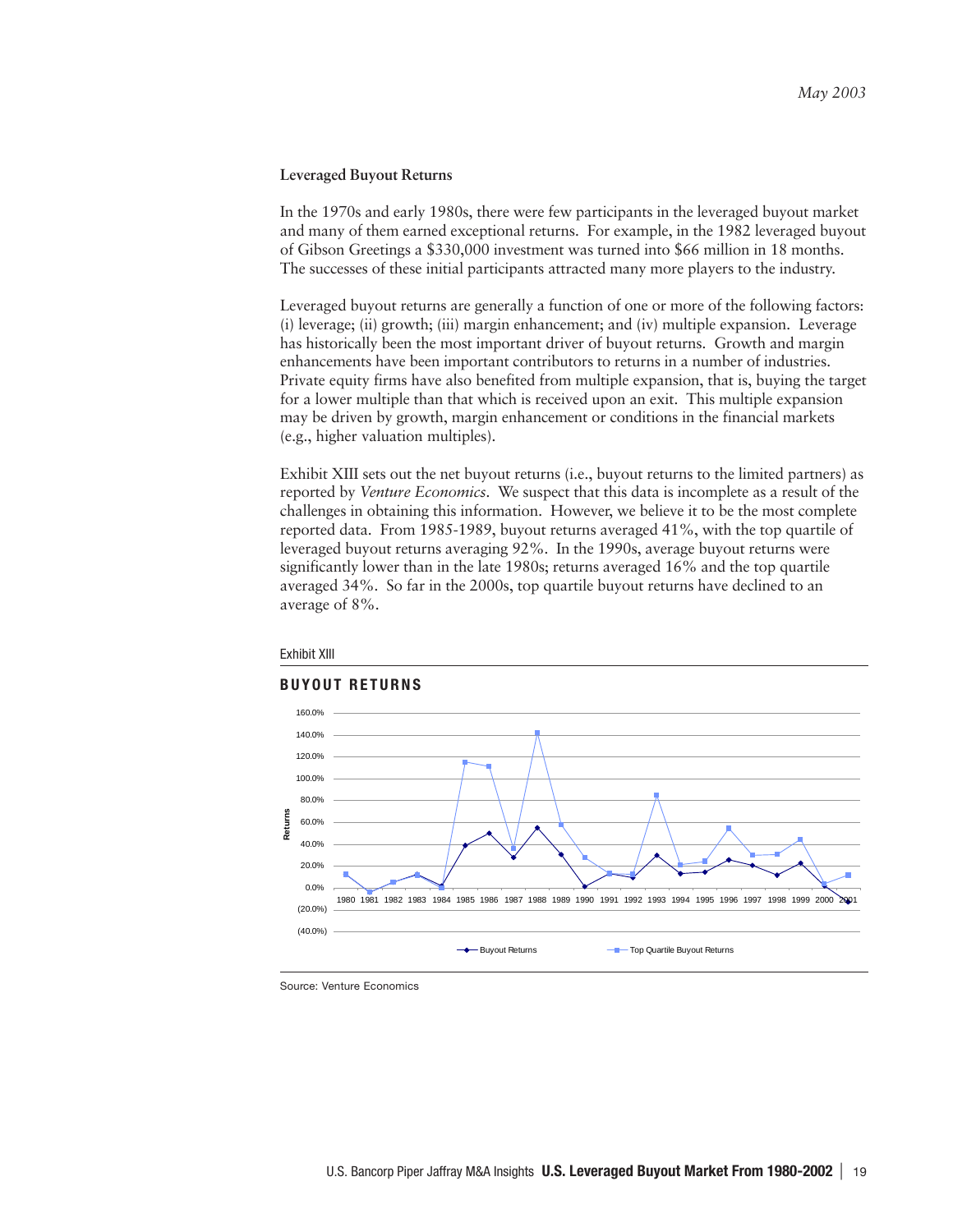Buyout returns generally exceeded returns from the S&P 500 during the 1980s (Exhibit XIV). In the 1990s, average buyout returns and average S&P 500 returns both were approximately 16%. In the 2000s, average buyout returns and average S&P 500 returns were approximately –5% and –12%, respectively.







Source: Venture Economics

As long as returns were relatively attractive, parties were drawn to the leveraged buyout industry. Over the 1980-2002 period, top financial sponsors have earned extremely attractive returns. The lure of exceptional returns continued to attract participants to the industry over this period of time. While there has been an increase in participants in the leveraged buyout market, the activity has not approached the levels seen in the late 1980s. Over the 1980-2002 period, the high activity of the late 1980s and lower levels in later years were driven primarily by the following: (i) leverage; (ii) valuations; and (iii) the availability of attractive targets. In addition, the increased availability of capital has continued to attract participants to the industry and has contributed to the increased competitive environment. We discuss these four drivers in the following sections.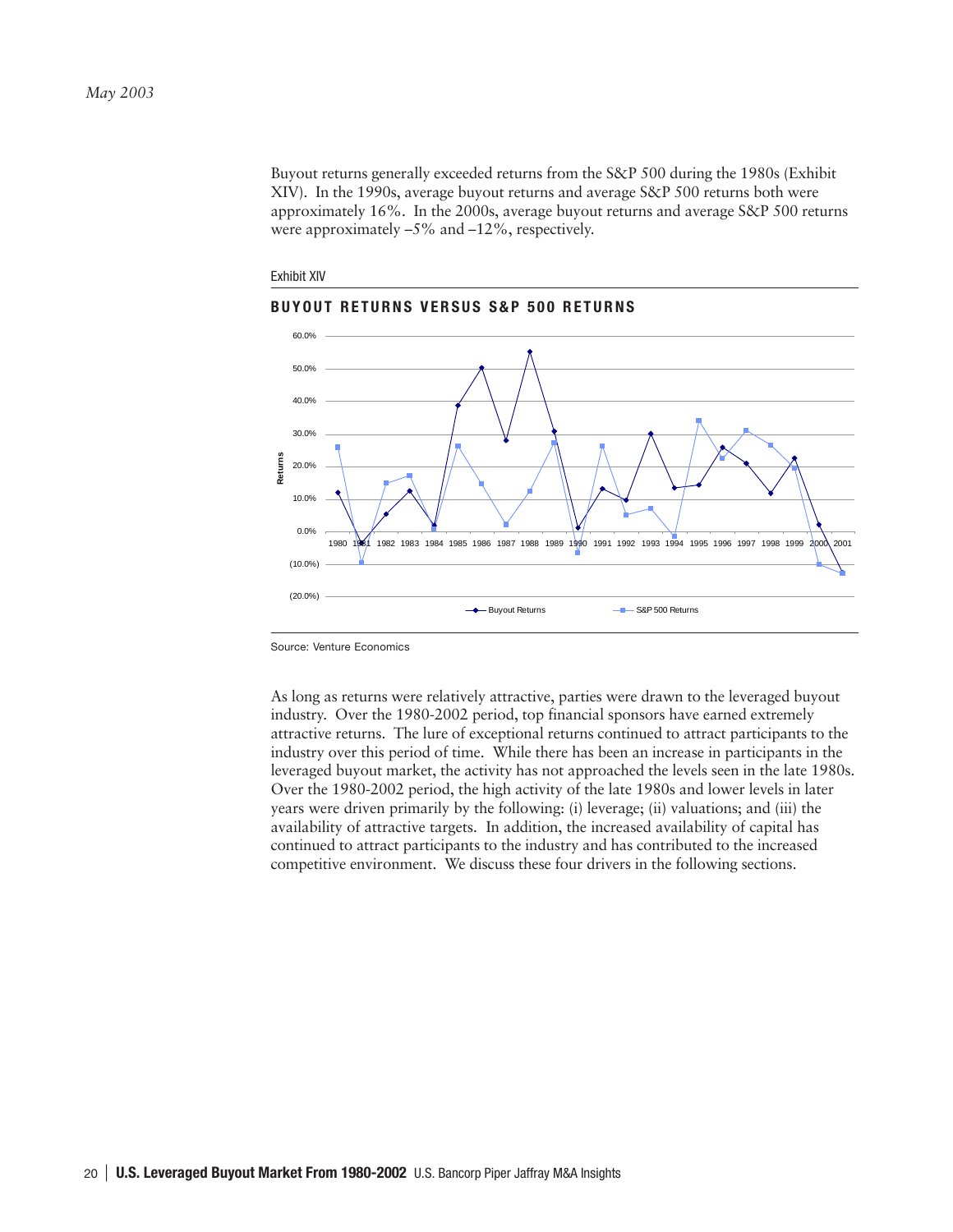# **Leverage Overview**

Leverage has historically been the most important driver of the leveraged buyout market. Generally, the higher the leverage and the lower the equity contribution, the higher the total returns. In the leveraged buyout community, leverage is generally measured by total debt/EBITDA. While the debt is composed of a number of instruments such as senior debt, high yield debt and mezzanine debt, a discussion of these components is beyond the scope of this article.

### **Leverage Lending Multiples**

Total debt/EBITDA multiples averaged 5.4x over the 1987-2002 period (Exhibit XV). Lending multiples declined from a peak of 8.8x in 1987 to 3.8x in 2002. (The available data only reported average lending multiples since 1987.) The high lending multiples of the late 1980s coincided with the period of the greatest leveraged buyout activity.

The average lending multiples in the 1990s and 2000s were 5.3x and 3.8x, respectively. The decline in lending multiples was driven by an increase in default rates and regulatory pressure. The lower lending multiples in the 2000s have been driven by the downturn in the economy, the consolidation of lending institutions, a less receptive high yield market, and an increase in default rates. The lower leverage multiples after 1989 coincided with lower leveraged buyout activity as compared to the late 1980s. From 1990-1996, leveraged buyout volume (but not number of deals) generally increased as leverage multiples trended upwards. Over the 1997-2002 period, lending multiples decreased while the volume of leveraged buyouts generally increased and the number of leveraged buyouts did not show a trend.



# **AVERAGE LENDING MULTIPLES**



Note: There were too few deals in 1991 to provide a meaningful sample. Source: Standard & Poor's Portfolio Management Data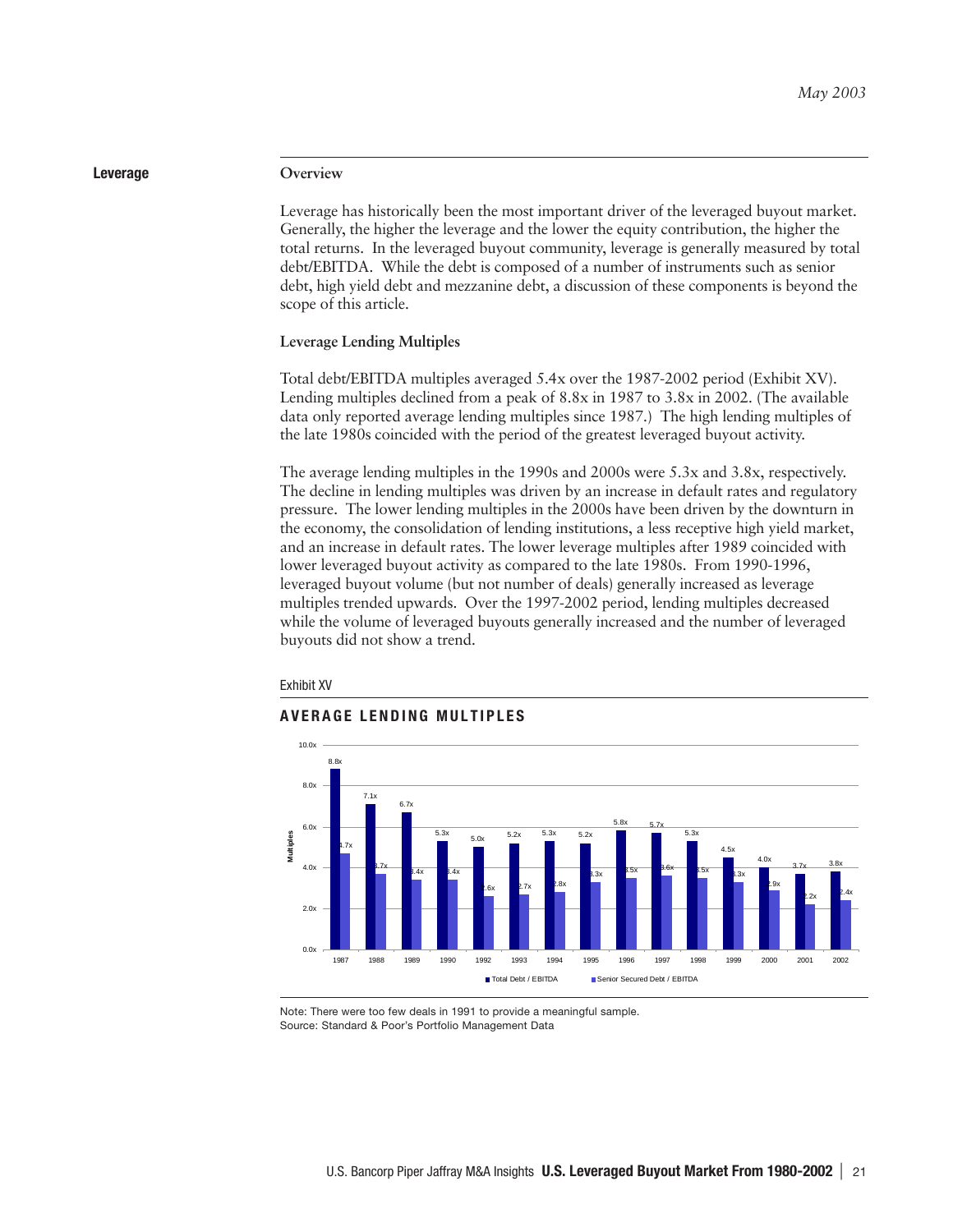In conjunction with lending multiples, we looked at lending volumes over the 1980-2002 period. M&A leverage lending volume peaked in the late 1980s, which was consistent with the trend in leveraged buyout activity (Exhibit XVI). Volume in the leverage lending market was also higher in the late 1990s and 2000s versus the early 1990s. Exhibit XVII sets out the issuance in the high yield market over the 1980-2002 period; this is total issuance and not just M&A-related issuance. The percentage of issuance related to M&A was much higher in the 1980s versus the 1990s. Exhibit XVIII sets out the high yield default rates. The high yield default rates in the early 1990s are consistent with the decline in lending multiples that occurred since the late 1980s. The high yield default rates in the 2000s are consistent with the decline in lending multiples in the 2000s.



#### Exhibit XVI

Source: Loan Pricing Corporation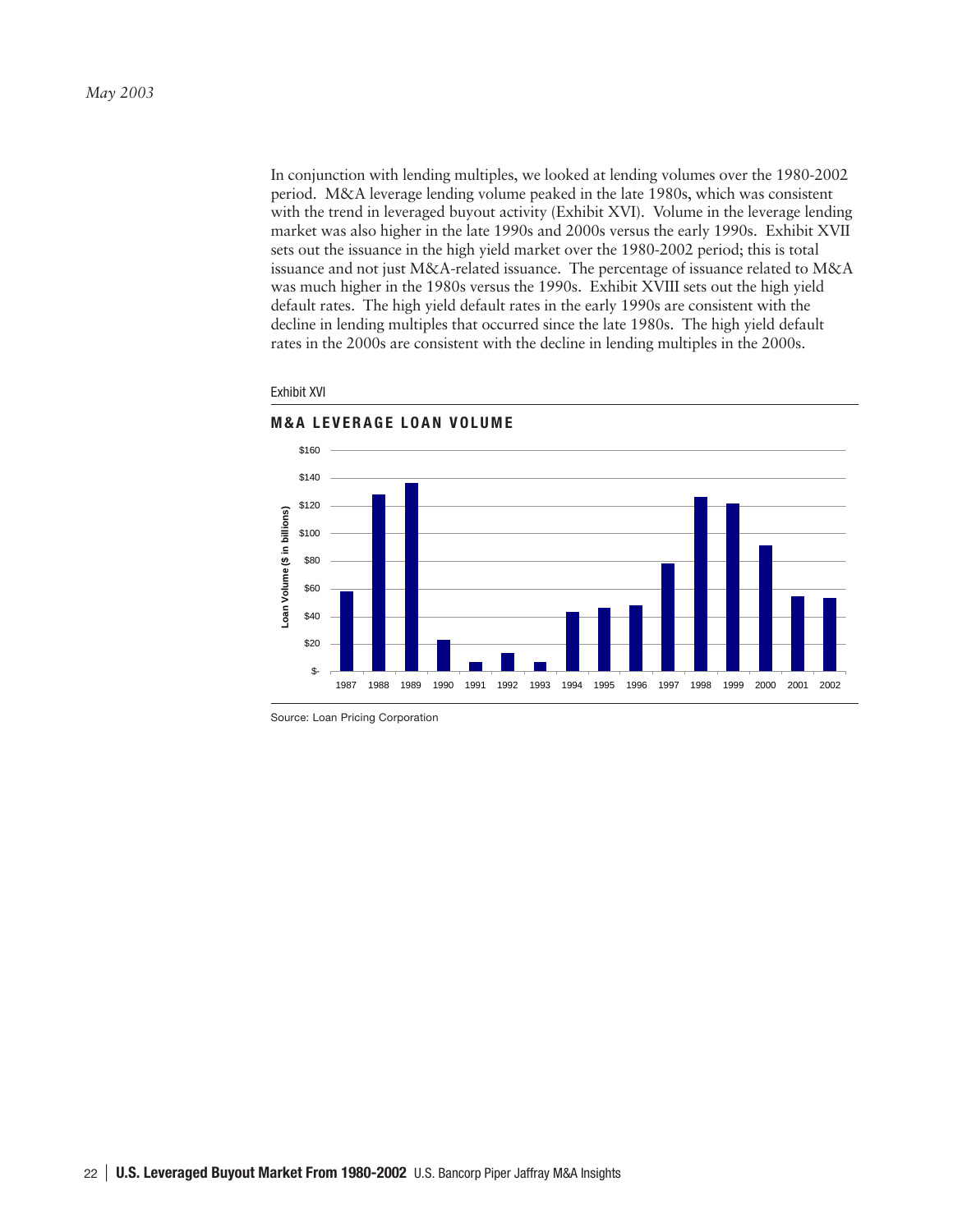#### Exhibit XVII



Source: Securities Data Corporation

## Exhibit XVIII

# **HIGH YIELD BOND DEFAULTS**



Source: U.S. Bancorp Piper Jaffray; Moody's; and FitchRatings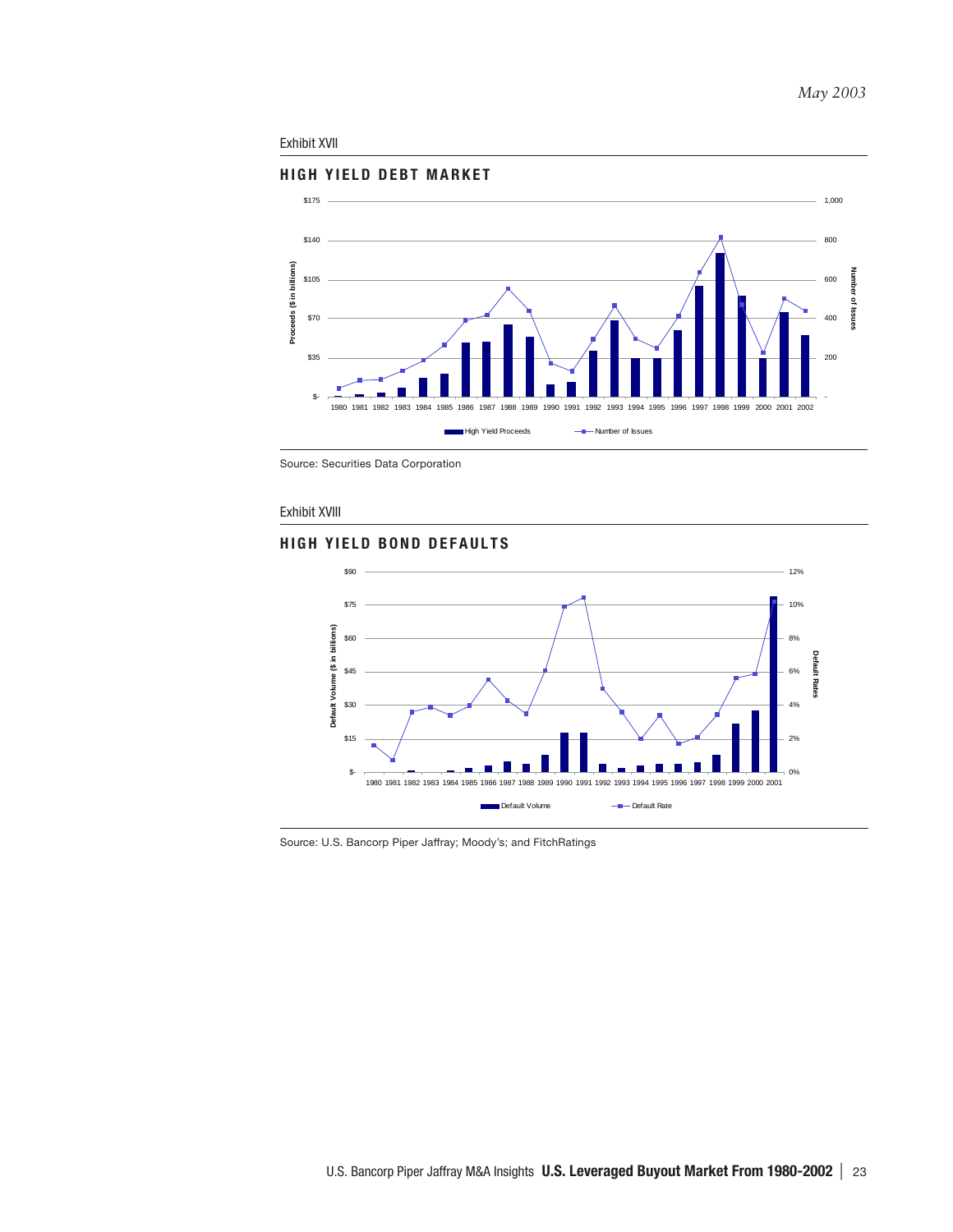# **Capital Structure**

In conjunction with leverage, we looked at the equity contributions in leveraged buyouts over the 1987-2002 period (data was not available prior to 1987). The low equity contributions of the late 1980s are consistent with the higher leveraged buyout volume during this period of time. However, equity contributions increased over the 1990-2002 period during which time the leveraged buyout volume increased and the number of leveraged buyouts remained relatively stable.

Average equity contribution increased from 7% in 1987 to 41% in 2002, which was consistent with the decrease in lending multiples over this time period. In the late 1980s, equity contribution averaged approximately 10%. In the 1990s and 2000s, the equity contribution averaged approximately 25% and 40%, respectively.



#### Exhibit XIX

## **LBO EQUITY CONTRIBUTION**

Note: There were too few deals in 1991 to provide a meaningful sample. Source: Standard & Poor's Portfolio Management Data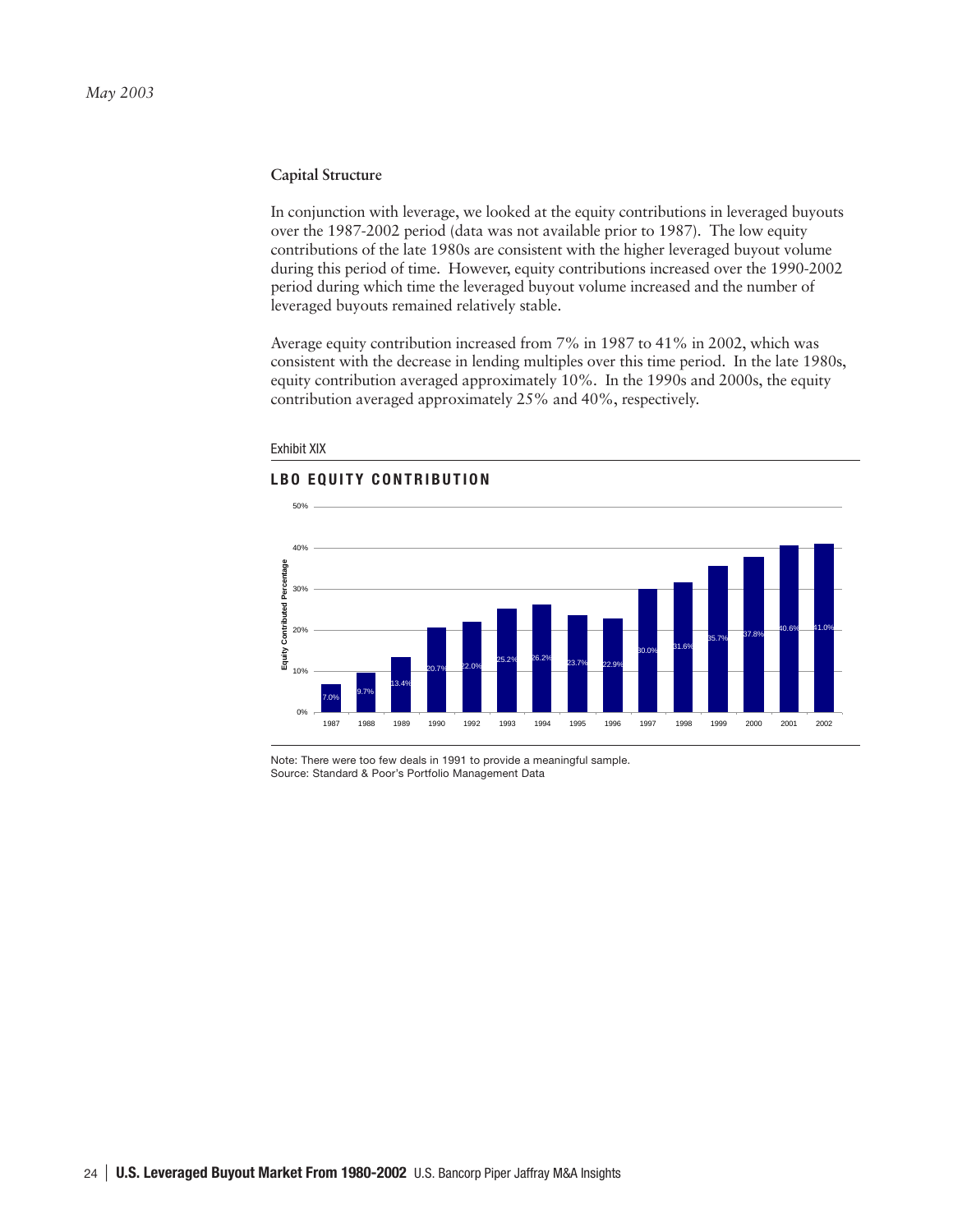#### **Valuations Valuation Multiples – 1980-2002**

We examined M&A valuations over the 1980-2002 period to see if there was a correlation between leveraged buyout activity and valuation multiples. Prior to 1984, there were no relevant valuation multiples reported by SDC. Over the 1984-2002 period, EBITDA transaction multiples (i.e., enterprise value/EBITDA) averaged 7.9x, ranging between 5.3x and 10.0x. Over the 1984-1989 period, valuation multiples were relatively low, averaging 7.2x and varying between 5.3x and 8.0x. These relatively low valuation multiples occurred during the period of the highest leveraged buyout activity. Between 1993 and 2002, average EBITDA multiples increased to 8.6x, while leveraged buyout activity declined from the levels in the late 1980s. However, the lower valuations of the early 1990s were not associated with higher leveraged buyout activity; in fact, the activity was relatively low during this period.

#### Exhibit XX





Note: There were no relevant valuation multiples reported by SDC prior to 1984. Source: Securities Data Corporation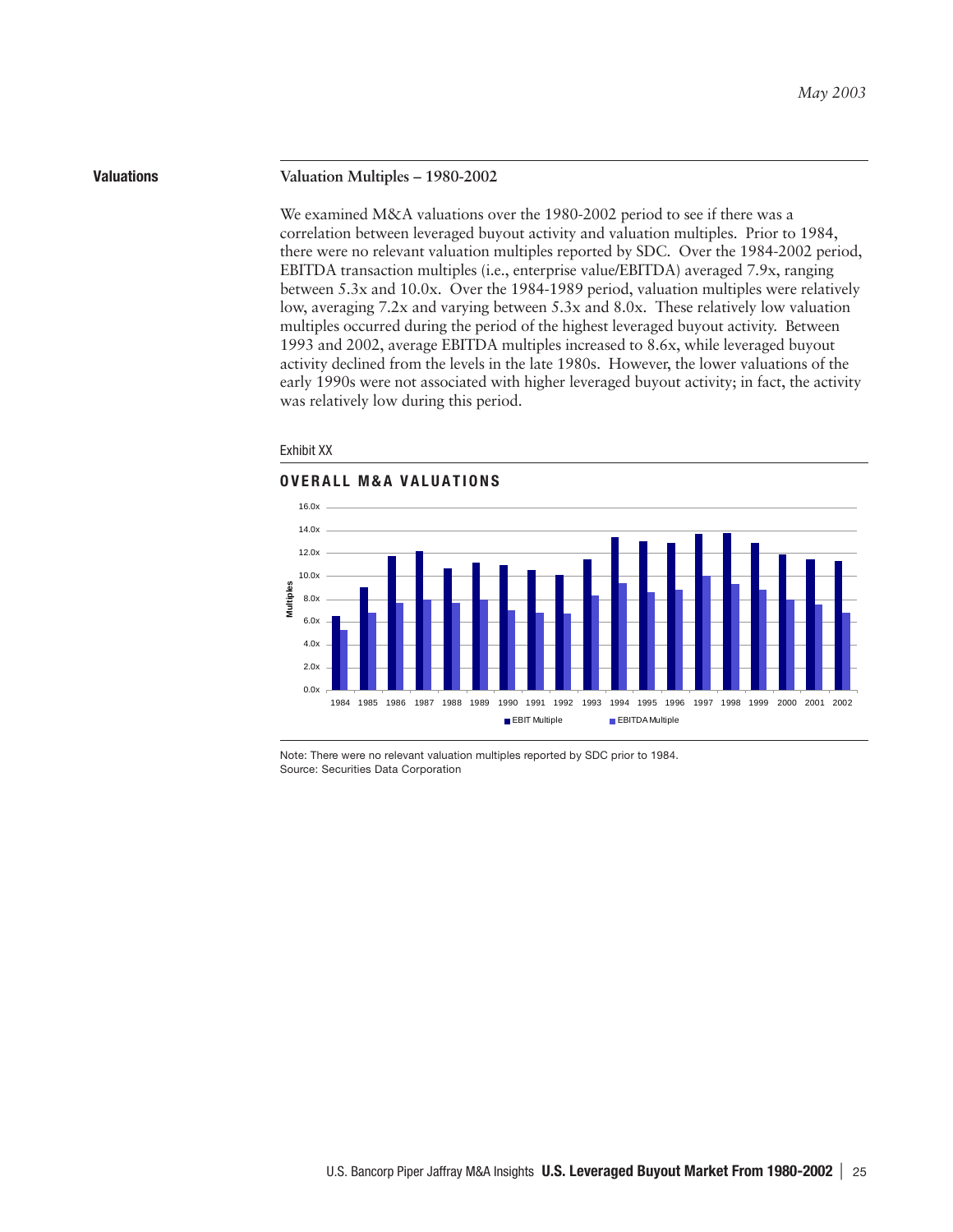## **Availability of Targets Overview**

The availability of attractive targets is an important driver of leveraged buyout activity. An attractive leveraged buyout candidate is typically associated with some or all of the following characteristics:

- Stable cash flow
- Non-cyclical business
- Fixed assets that can be used as collateral
- Low level of debt
- Low capital expenditures
- Assets and/or divisions that can be sold to pay down debt
- Experienced management with a proven track record
- Opportunity for cost reduction and margin improvement

Companies with these characteristics generally have a high borrowing capacity and have the ability to service significant levels of debt. Manufacturing companies often have many of the aforementioned characteristics. As discussed in Part II, the majority of leveraged buyouts have been with manufacturing companies over 1980-2002 (Exhibit XXI). In addition to the characteristics mentioned above, financial sponsors are looking for companies that have the potential to generate high returns through growth, margin enhancement and multiple arbitrage. We note that the decrease in leveraged buyouts is consistent with the shift to the service sector, representing a larger portion of the economy. However, in absolute terms this does not necessarily contribute to the falloff in leveraged buyouts in the 1990s and 2000s.



Exhibit XXI

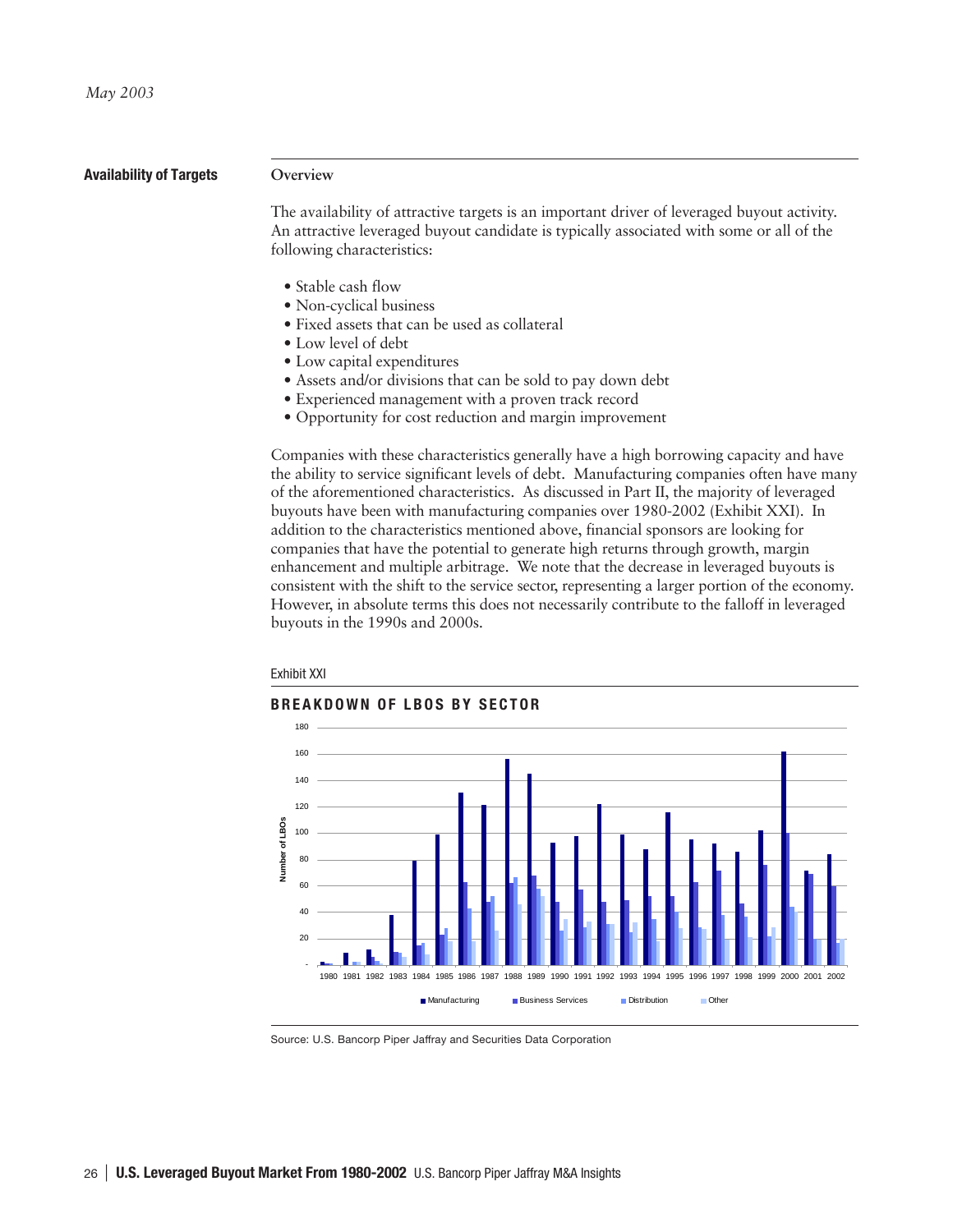## **Public Market Activity**

We examined the activity in the public markets over the 1980-2002 period in order to determine if it may have affected leveraged buyout activity. An initial public offering provides an alternative to selling to a strategic or financial buyer for a seller of a private company or division of a public company. When the public equity markets have higher valuations and higher investor demand, an initial public offering becomes relatively more attractive than a leveraged buyout.

We examined the number and volume of initial public offerings over the 1980-2002 period as well as public company valuations as represented by price/earnings ratios. Initial public offering activity was significantly higher in the 1990s and 2000s as compared to the 1980s (Exhibit XXII). In addition, public company valuations were higher in the 1990s and 2000s as compared to the 1980s. We suspect that the more favorable conditions in the initial public offering market in the 1990s and 2000s influenced the lower level of leveraged buyouts as compared to the late 1980s. However, we note that this in isolation does not support the higher leveraged buyout activity in the late 1990s and 2000s versus the early 1990s.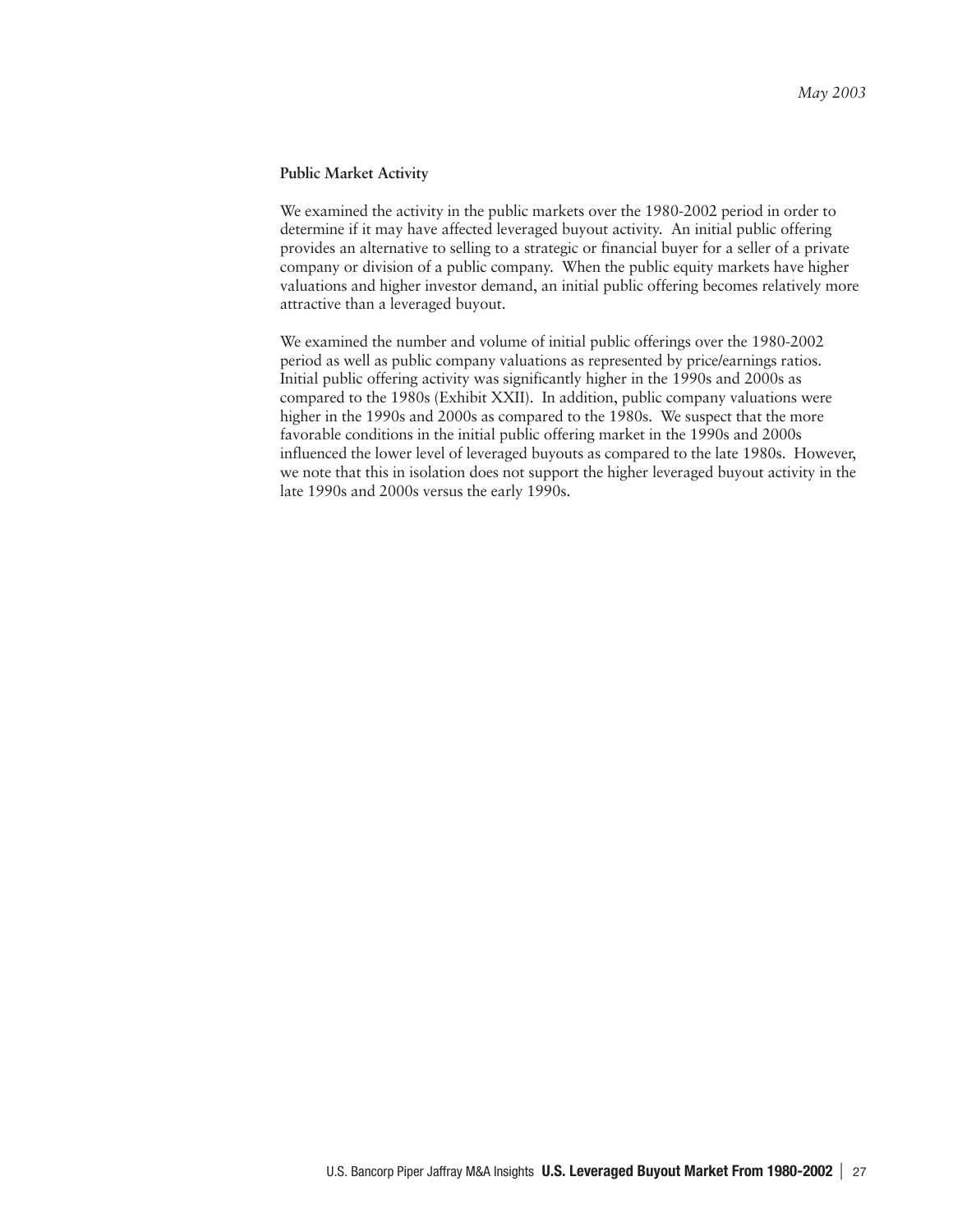## Exhibit XXII





# S&P 500 Price to Earnings Ratio Versus LBO Volume

Source: U.S. Bancorp Piper Jaffray; Securities Data Corporation; and FactSet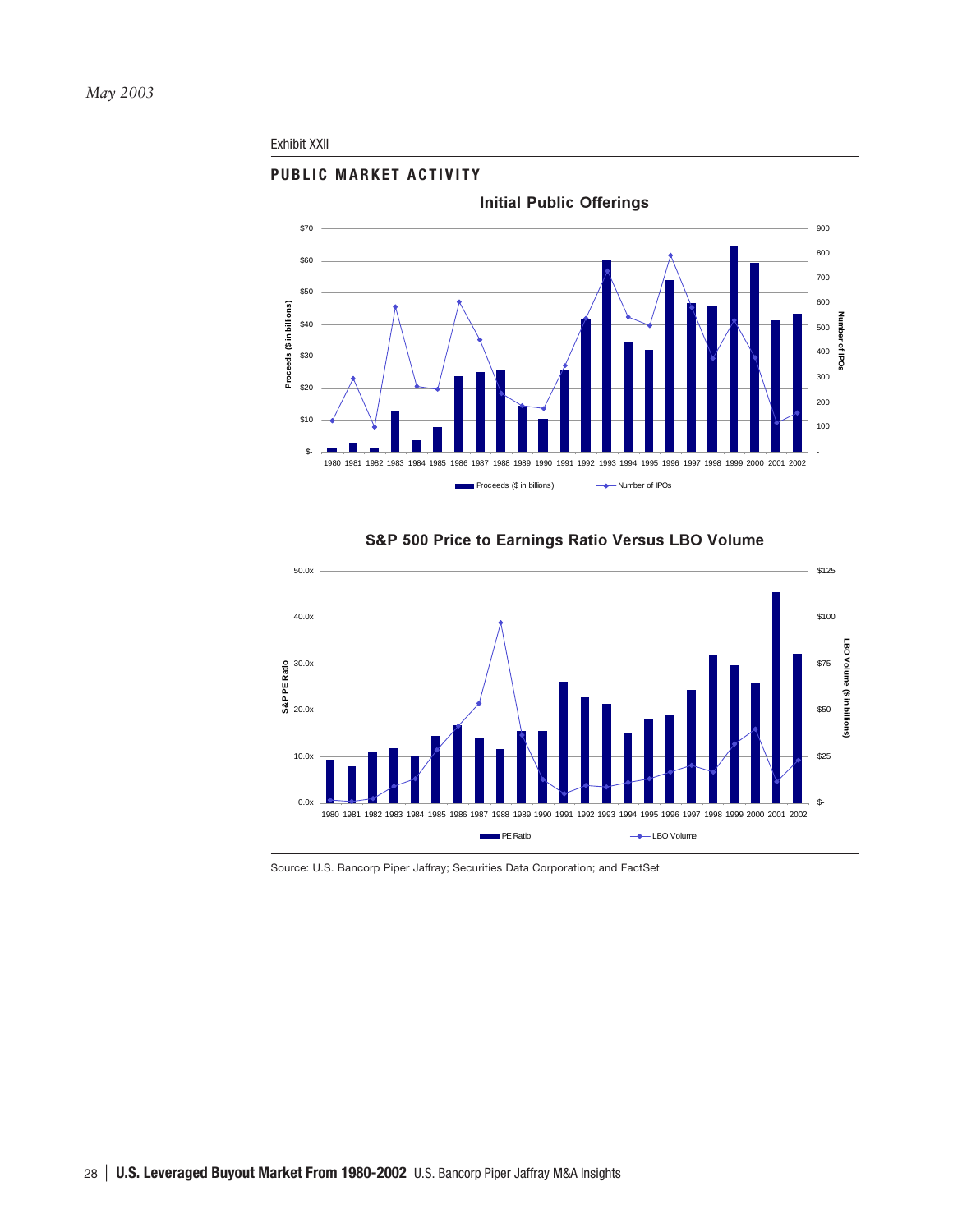# **Leveraged Buyout by Divestitures, Public and Private Targets**

We also reviewed leveraged buyouts by type of target: divestitures, private targets and public targets over the 1980-2002 period in order to see if the availability of any of these targets was higher during the late 1980s. From 1980-2002, 4,231 (98%) leveraged buyouts out of the total of 4,310 reported deal type. Out of the 4,231 leveraged buyouts, there were 2,416 (58%) divestitures, 1,118 (26%) private targets and 697 (16%) public targets. Over the 1980-2002 period, the leveraged buyout volume by target was as follows: \$205 billion (40%) were divestitures, \$267 billion (52%) were public companies and \$42 billion (8%) were private companies. We suspect that the results related to low private company volume and number of deals are a function of the difficulty in obtaining this information.

## *Corporate Divestitures*

The leveraged buyout volume in which divestitures were the target was significantly higher in the late 1980s than in the 1990s or 2000s (Exhibit XXIII). Between 1986 and 1989, the average annual leveraged buyouts of corporate divestitures were \$19 billion and 159 transactions. These numbers dropped to \$7 billion and 126 deals in the 1990s. So far in the 2000s, the numbers are \$14 billion and 112 transactions. We suspect that the relatively large divestiture activity in the late 1980s was driven by a period of time when corporations were focusing on their core competencies and disposing of non-core businesses. In addition, private equity firms were in a stronger position to compete for the divestitures as a result of the high leverage multiples and low valuations in that period. While the absolute level of divestitures in the overall M&A market was not higher in the late 1980s versus the 1990s and 2000s, on a relative basis, they were higher than public and private company M&A transactions.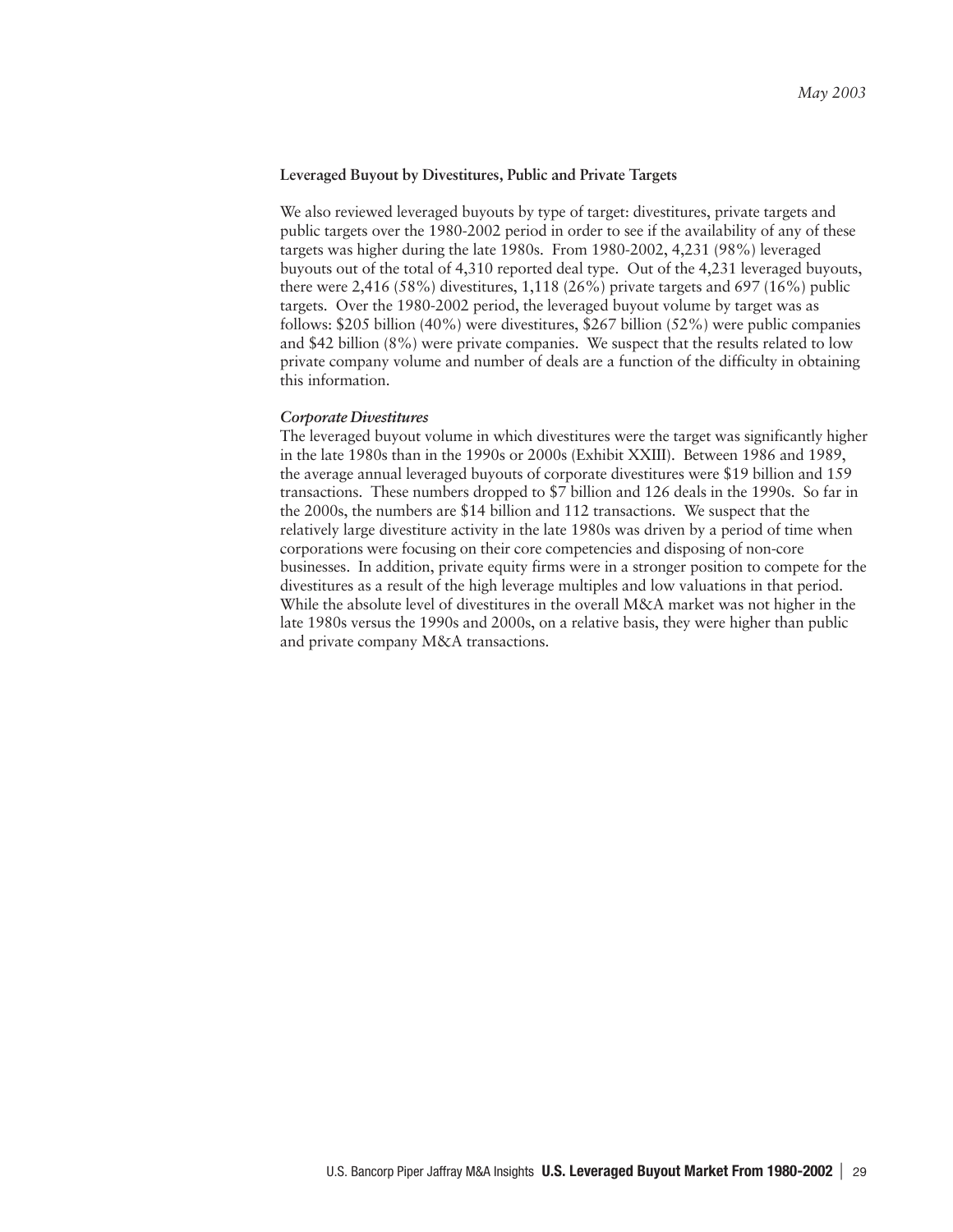## Exhibit XXIII



**M&A Deals by Type** 



Source: Securities Data Corporation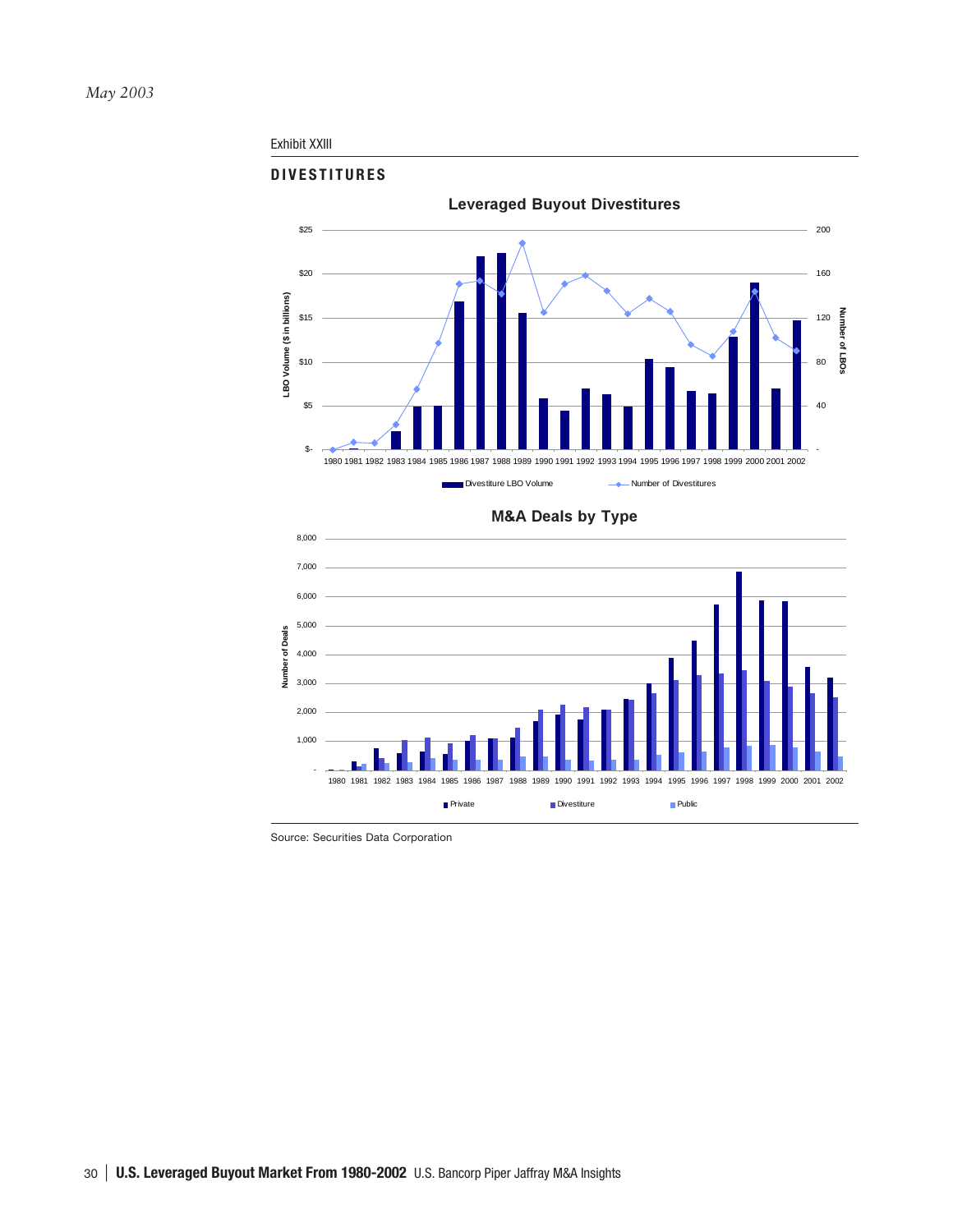#### *Public Companies*

Similar to corporate divestitures, the leveraged buyout volume of public companies peaked in the late 1980s (Exhibit XXIV). Between 1985 and 1989, the average annual leveraged buyouts of public companies amounted to \$34 billion and 55 transactions. In the 1990s, these figures fell to \$6 billion and 22 transactions. So far in the 2000s, the average annual leveraged buyouts of public companies has amounted to \$10 billion and 45 transactions. The lower leveraged buyout activity of the 1990s and 2000s (versus the late 1980s) likely reflects the increased challenge for leveraged buyouts of public companies as a result of regulatory changes and developments in corporate law (e.g., the Revlon duties). For example, if a financial sponsor approaches a public company with the idea of a going private transaction, it is likely that if the company is receptive, a competitive auction will be triggered. The result is that the financial sponsor could spend significant time and money without being successful in consummating a going private transaction.



Exhibit XXIV

Source: Securities Data Corporation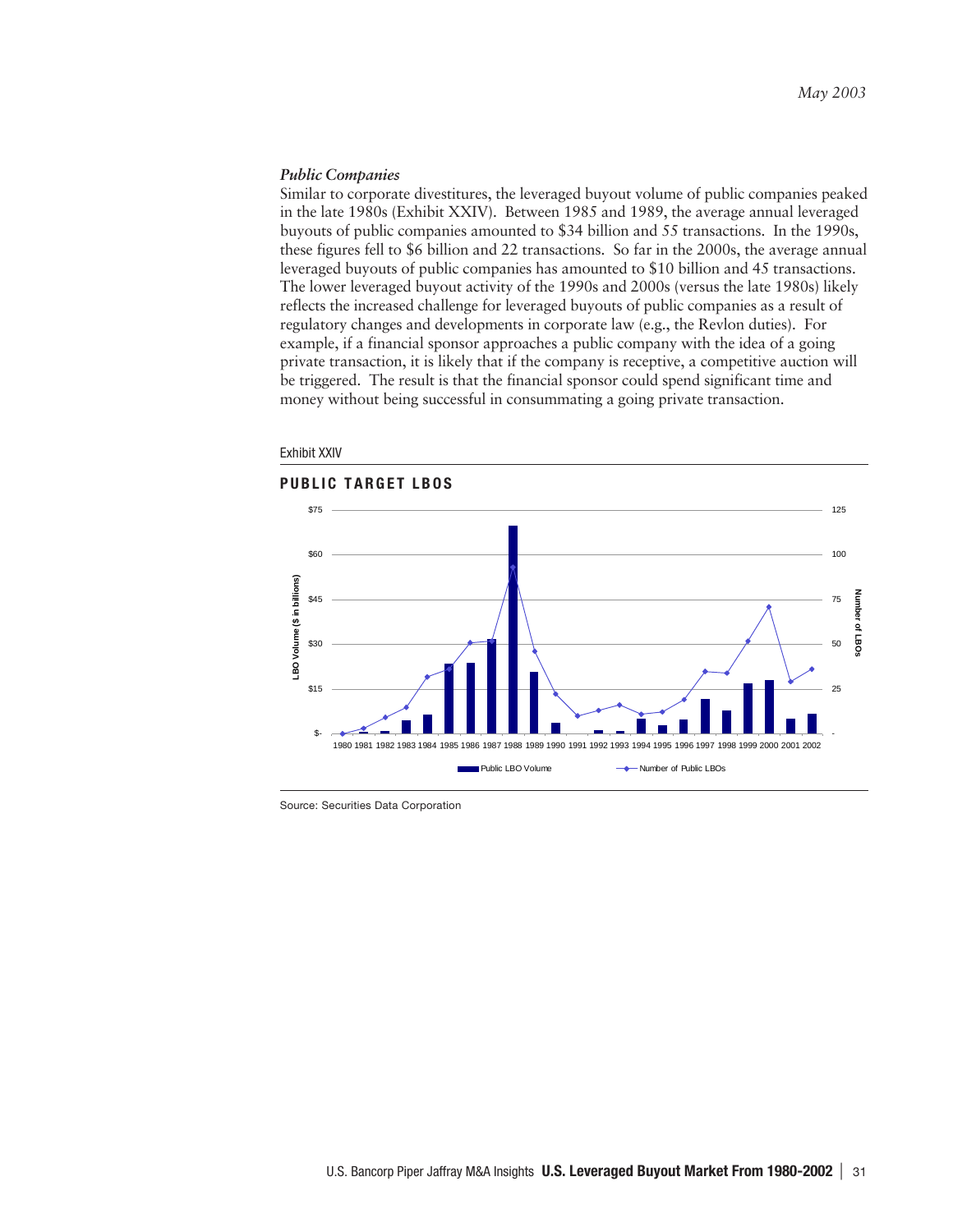# *Private Companies*

The trend with respect to leveraged buyouts of private companies in the late 1980s versus the 1990s and 2000s was much less pronounced than the case with divestitures and public companies (Exhibit XXV). We believe that the data with respect to private company leveraged buyouts is the least reliable compared to divestiture and public data because of the difficulty in compiling this information. Between 1985 and 1989, average annual private company leveraged buyout volume and number of deals were \$2 billion and 55 deals, respectively. In the 1990s, these figures were \$2 billion and 60 transactions. So far in the 2000s, the figures are \$1 billion and 64 transactions.



#### Exhibit XXV

Source: Securities Data Corporation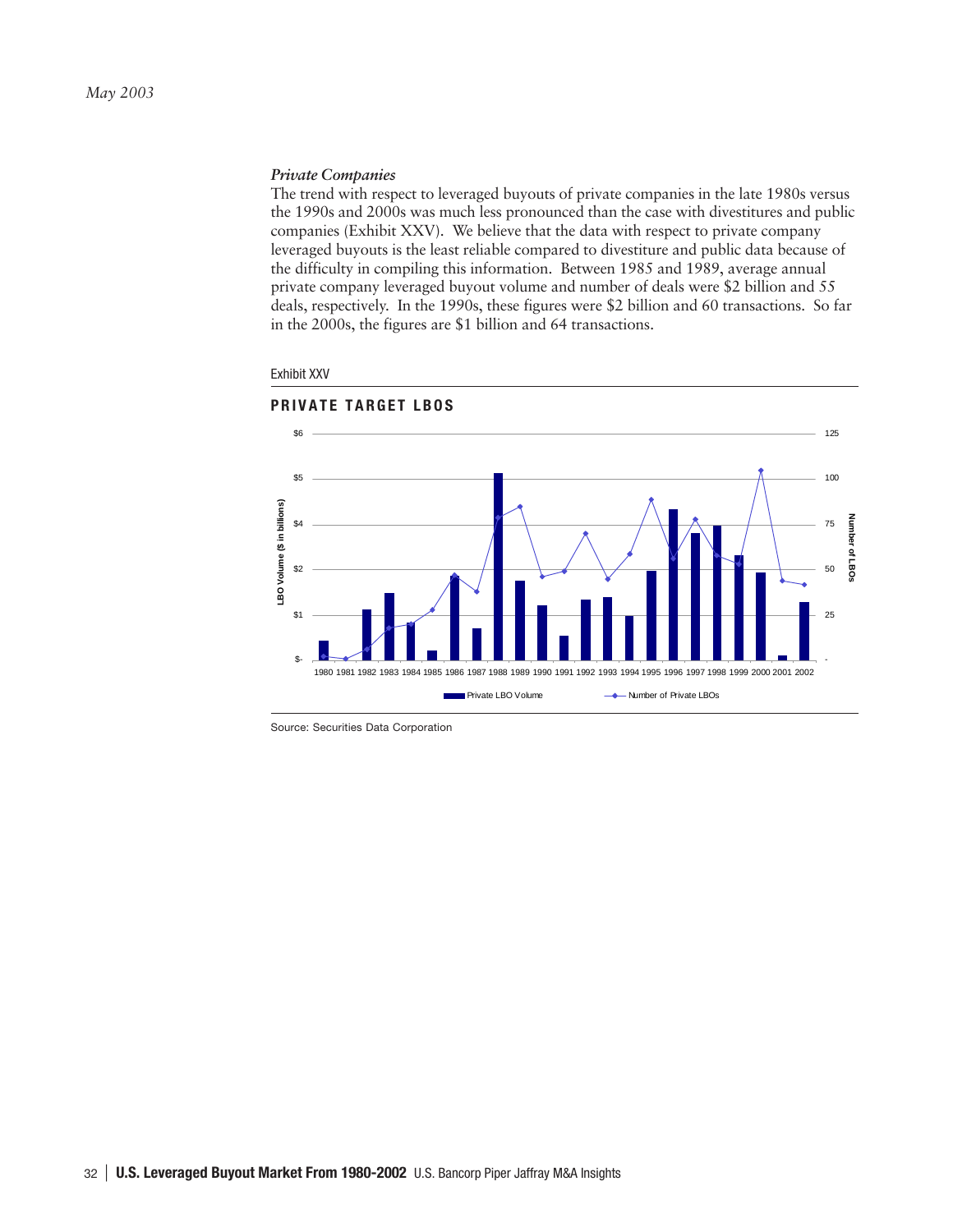**Availability of Capital** Over the 1980-2002 period, new participants continued to enter the leveraged buyout industry because of the increased availability of equity capital. Buyout fundraising increased significantly in the late 1990s (Exhibit XXVI). The uninvested capital of buyout firms also increased significantly in the late 1990s and early 2000s (Exhibit XXVII). The result of these trends is that many more participants have been able to enter the industry, creating a more competitive environment.

# Exhibit XXVI



Source: Venture Economics

#### Exhibit XXVII

# **UNIVESTED CAPITAL FOR LBOS**



Source: Venture Economics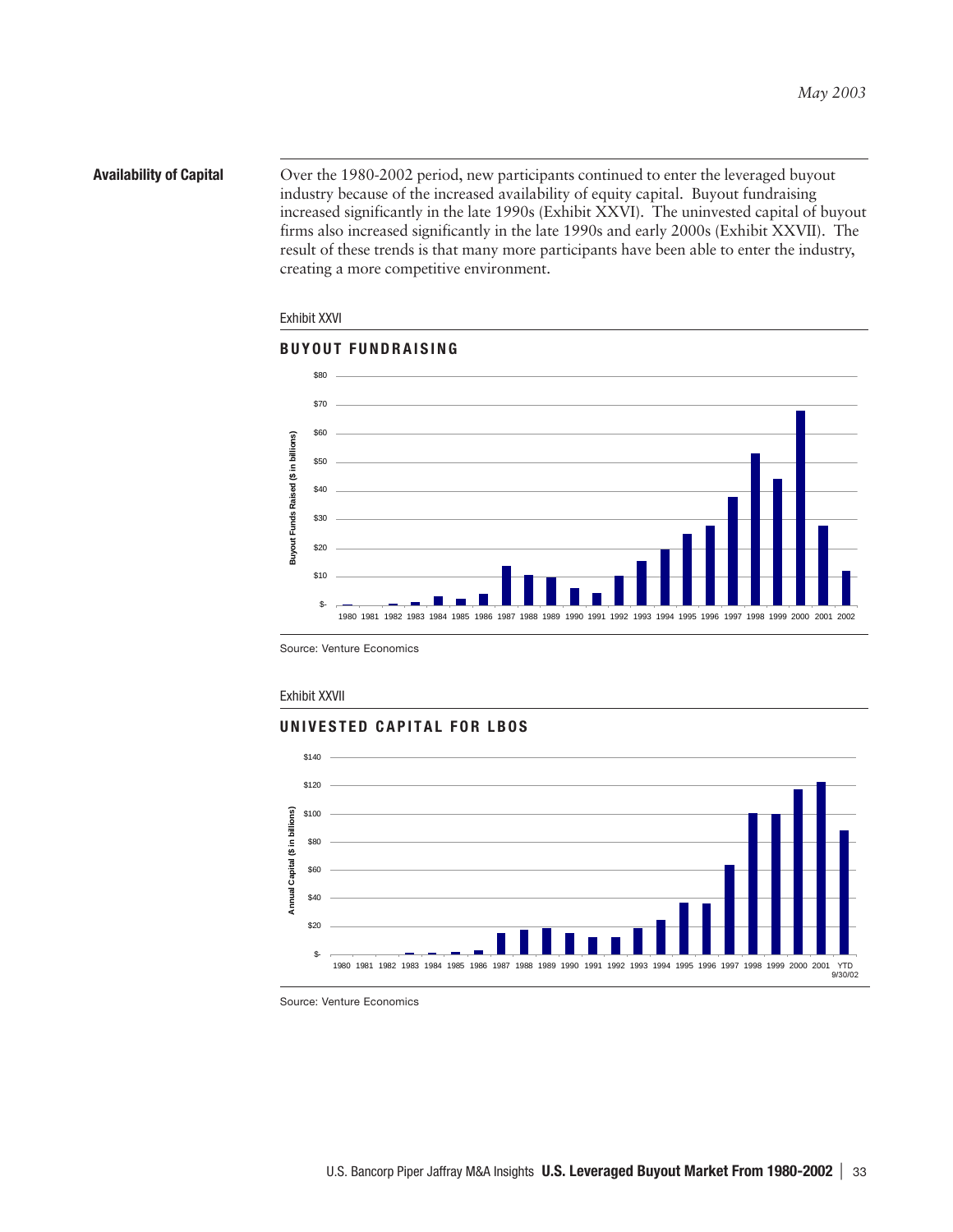# **PART IV: CONCLUSION**

The leveraged buyout industry has undergone significant changes over the 1980-2002 period. Leveraged buyout activity peaked in the late 1980s. Leveraged buyout activity was higher in the late 1990s and 2000s as compared to the early 1990s. The number of private equity firms has increased, driven by the attraction of high returns and the availability of equity capital. The major drivers of the leveraged buyout activity over this period were leverage, valuations, and the availability of attractive targets and capital.

Currently, the leveraged buyout industry faces a challenging environment due to the availability of relatively low leverage, \$120 billion in uninvested capital, hundreds of financial sponsors, and a difficult M&A environment. The current leveraged buyout industry is very competitive. We suspect that many of the current players in the private equity community will not survive this more competitive environment. However, we believe that it will take a number of years for many of the less competitive firms to exit the industry. The gradual exits will be driven by the less competitive firms continuing to employ uninvested capital and only gradually selling off low return portfolio companies. The firms with a track record of producing exceptional returns will continue to attract interest from investors (i.e., the limited partners such as pension funds and insurance companies).

As firms adjust to this more competitive environment, we see firms considering or adopting one or more of the following strategies in order to compete in this increasingly competitive environment:

- *Industry Specialization*  Industry specialization allows private equity firms to better recognize attractive opportunities. In addition, this specialization may aid the private equity firm in sourcing deals and in successfully enhancing the value of the business.
- *Operating Professionals*  Operating expertise allows financial sponsors to more competitively source opportunities, recognize and enhance value.
- *Focus on Smaller Transactions*  Some firms have focused on smaller companies in the belief that the market for these companies is not as competitive.
- *International Markets*  Private equity firms are exploring international markets in which the industry is less developed and there is a greater volume of attractive opportunities.
- *In-house Financing*  Some private equity firms now have the ability to provide both the debt and equity in a leveraged buyout. This often provides them with an advantage over the competition.
- *Risk Sharing*  Some financial sponsors are partnering with their competitors in order to share resources and spread risk.

While we expect the private equity industry to continue to evolve, we believe that industry leaders will continue to enjoy attractive returns.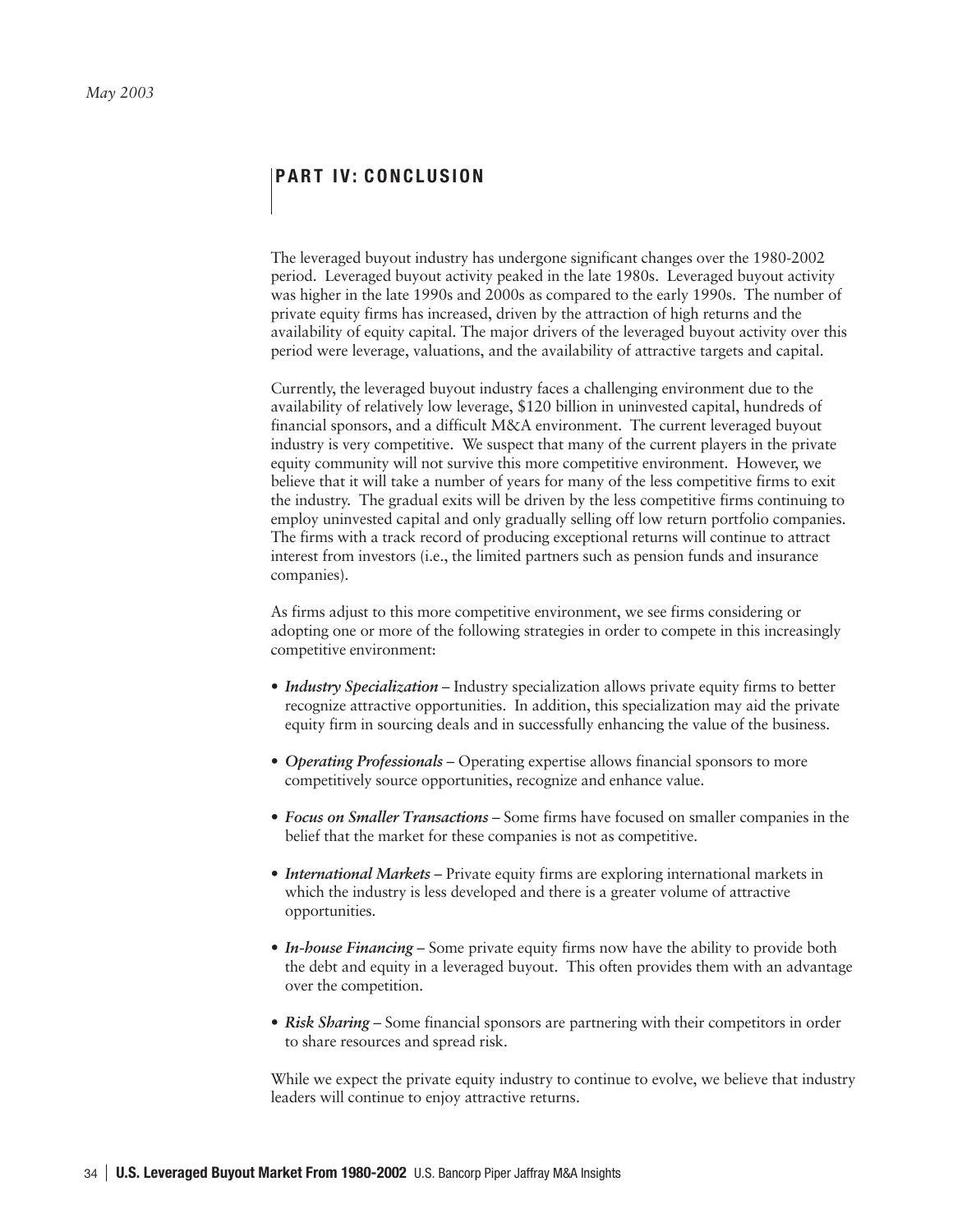*May 2003*

 **NOTES**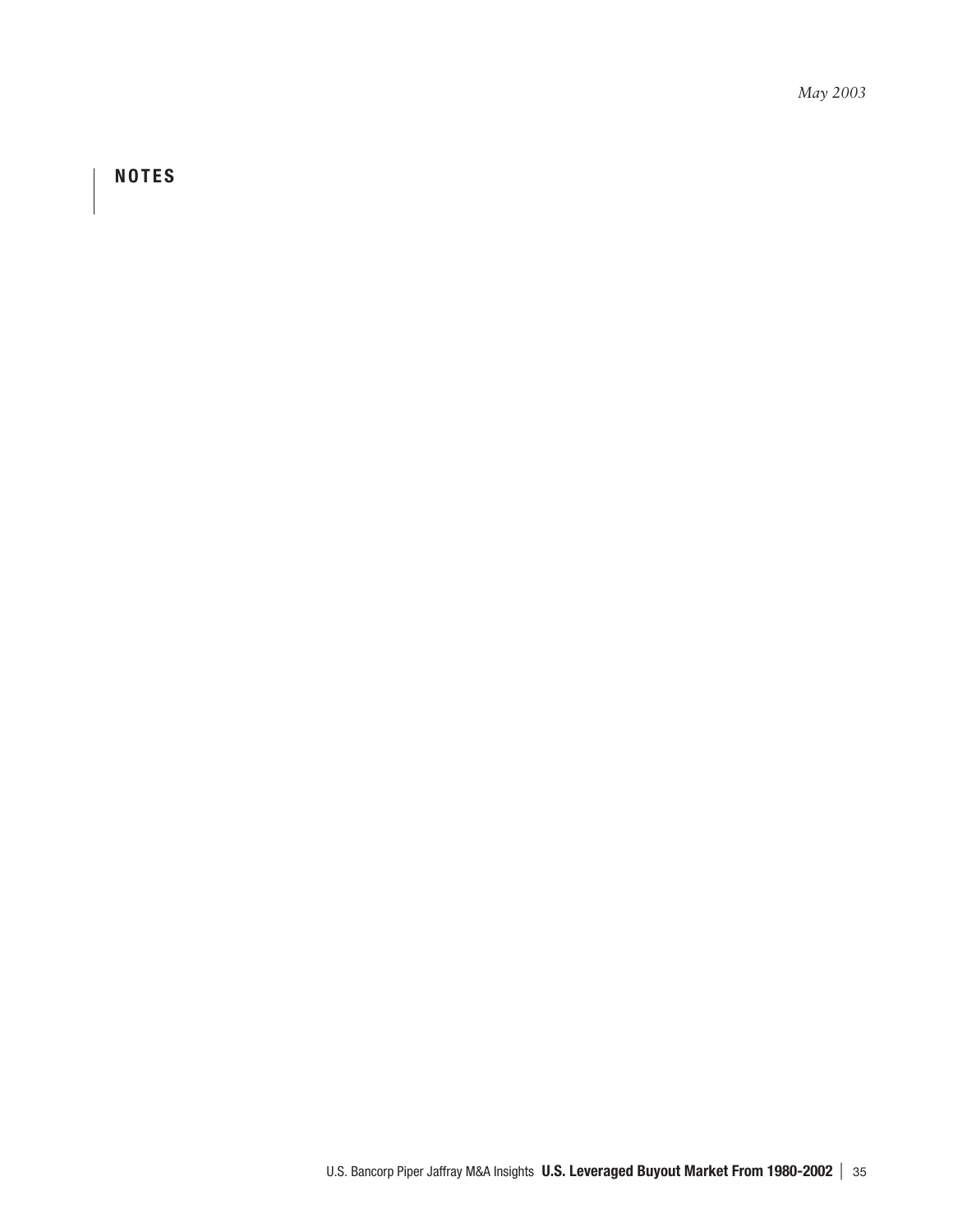*May 2003*

# **NOTES**

Nondeposit investment products are not insured by the FDIC, are not deposits or other obligations of or guaranteed by U.S. Bank National Association or its affiliates, and involve investment risks, including possible loss of the principal amount invested.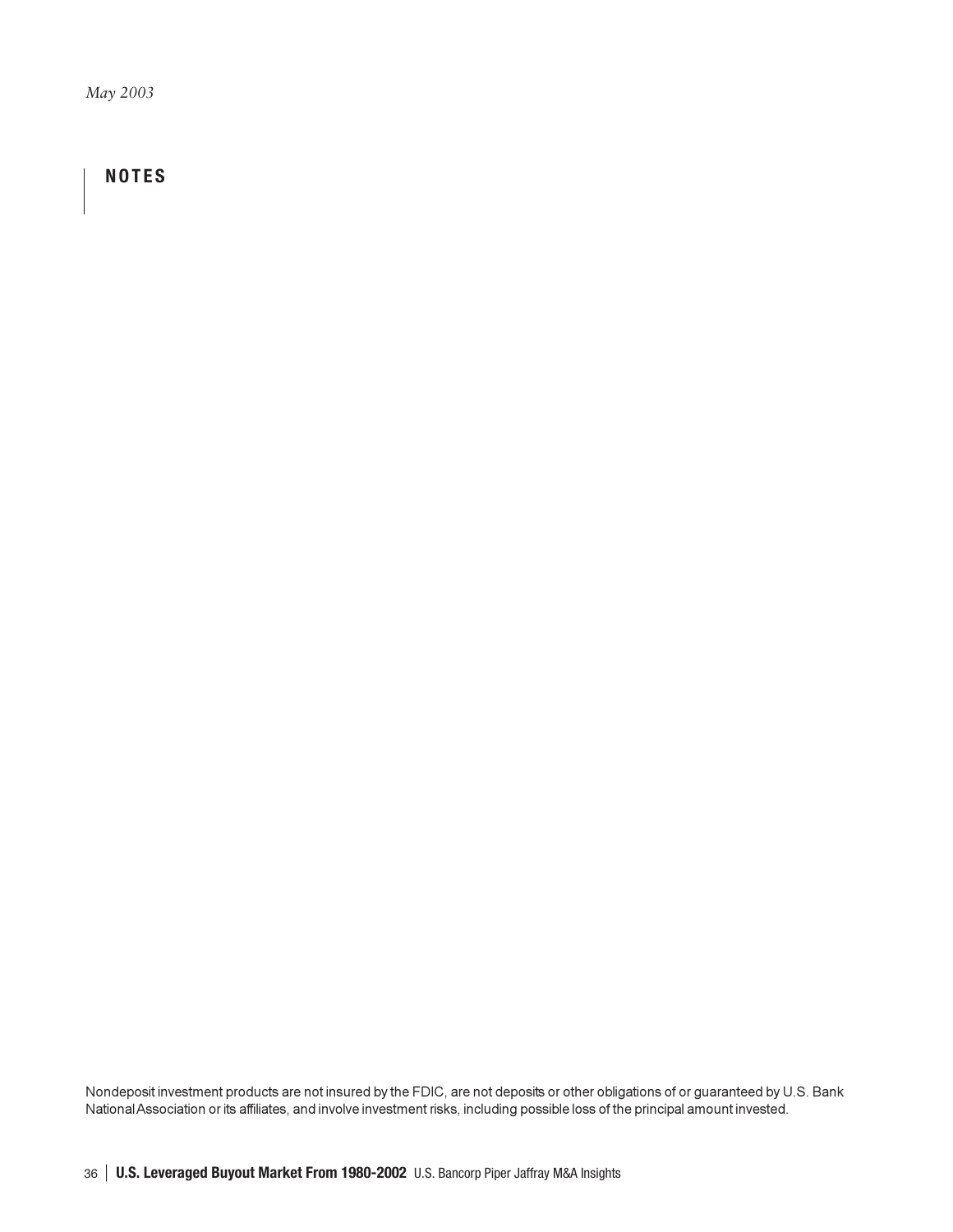# U.S. BANCORP PIPER JAFFRAY M&A REPORT INDEX

# **M&A Industry Reports**

*Our industry reports identify industries with consolidation opportunities and valuation trends.*

- Valuations in the Packaging Industry
- European Food Industry
- Packaging Industry Public Acquirers Earnings Per Share Accretion/Dilution Considerations
- Mergers & Acquisitions Value Drivers For Companies in the Packaging Industry
- Mergers & Acquisitions in the Packaging Industry—2002 Year in Review
- Industrial Distribution
- Housewares & Household Products
- Construction Materials Update
- Plastics
- Mining Higher Aggregate Values
- Die-Casting

# **M&A** Insights

*These articles focus on technical issues in the M&A marketplace.*

- U.S. Leveraged Buyout Market From 1980-2002
- The Effect of an Acquisition on Earnings Per Share Accretion/Dilution Analysis
- Tax-Free Acquisitions
- Trends in Acquisition Consideration
- UK Orphan Companies
- Private Equity Survey
- Taxable Sales of C Corporations
- Taxable Sales of S Corporations
- Middle Market M&A Outlook
- The Furor Over Purchase & Pooling
- Putting the Collar on Stock Deals
- What About a Dutch Auction?
- Endangered Species Update
- Wall Street's Endangered Species
- Make Your Cash Flow Sing, Your Stock Will Dance
- Leveraged Recapitalizations: Financing Tools For Financial Buyers
- Mezzanine Financing Demystified

# <u>M&A Monitor</u>

*We publish a weekly e-newsletter that analyzes M&A activity and features topics of interest to the M&A marketplace.*

#### **The Wrap**

*We publish a monthly e-newsletter that covers topics related to current M&A activity in the packaging industry.*

To access the above listed products in Adobe Acrobat PDF format, please visit our web site at www.gotoanalysts.com/ma or call 612-303-5685 to request a copy.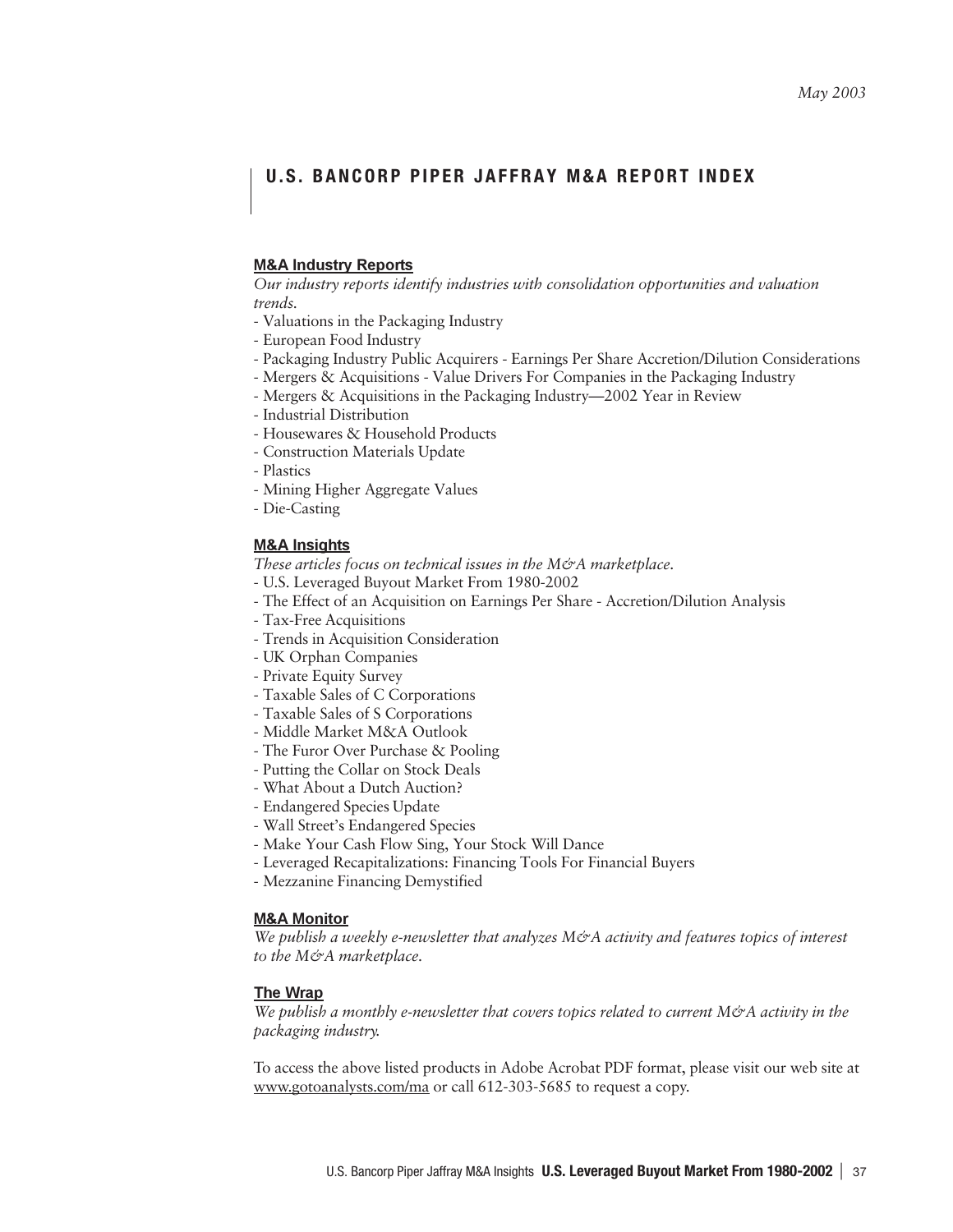# **CONTACTS**

# Middle Market Mergers & Acquisitions

Glenn A. Gurtcheff **Jeff A. Rosenkranz** Managing Director Managing Director<br>
Co-Head Co-Head Co-Head

**David P. Crosby** Managing Director 612-303-6300

**Daniel E. Kubes** Managing Director 612-303-6303

**Michael R. Dillahunt** Principal 612-303-6337

**John A. Hogan, Jr.** Principal 612-303-6380

**Robert D. Frost** Vice President 612-303-8248

U.S. BANCORP PIPER JAFFRAY CAPITAL MARKETS LTD.

**David I. Wilson** Managing Director +44-020-7743-8701

612-303-5548 312-920-2133

**Douglas J. Lawson** Vice President 312-920-2139

**Walter D. Murphy** Vice President 312-920-2147

**Michael E. Pohlen** Vice President 612-303-6356

**Heather D. Goodwin** VP, Marketing 612-303-5679

612-303-6306 **Matthew J. Flower** Vice President +44-020-7743-8702

# Investment Banking

**Brad F. England** Senior Managing Director Head of Investment Banking

# CONSUMER

612-303-2400

**Murray C. Huneke** Managing Director Head of Consumer 650-838-1388

**David M. Jacquin** Managing Director 415-277-1505

**Scott R. LaRue** Managing Director 650-838-1407

# FINANCIAL INSTITUTIONS

**Robert P. Rinek** Managing Director Head of Financial Institutions

# HEALTH CARE

**Jon W. Salveson** Managing Director Head of Health Care 612-303-6363

**Robert A. DeSutter** Managing Director Head of Health Care M&A

612-303-6392

**Peter M. Gill** Managing Director 612-303-6312

**J. Thomas Halverson**

**John A. Barrymore** Vice President 415-277-1501

Principal 612-303-6371

# **Daniel J. Gulbrandson** Principal

612-303-5652

**Edward A. Lagerstrom** Principal 612-303-0513

# TECHNOLOGY & COMMUNICATIONS

**Chad R. Abraham** Managing Director Head of Technology & Communications 650-838-1363

**David M. Jacquin** Managing Director Head of Technology & Communications M&A 415-277-1505

**Hugh J. Hoffman** Managing Director 612-303-6319

**Jason D. Hutchinson** Managing Director 415-277-1510

**Steven R. Rickman** Managing Director 612-303-8569

#### **Eric M. Nicholson**

Principal 612-303-6378

# **John T. Twichell** Vice President 415-277-1533